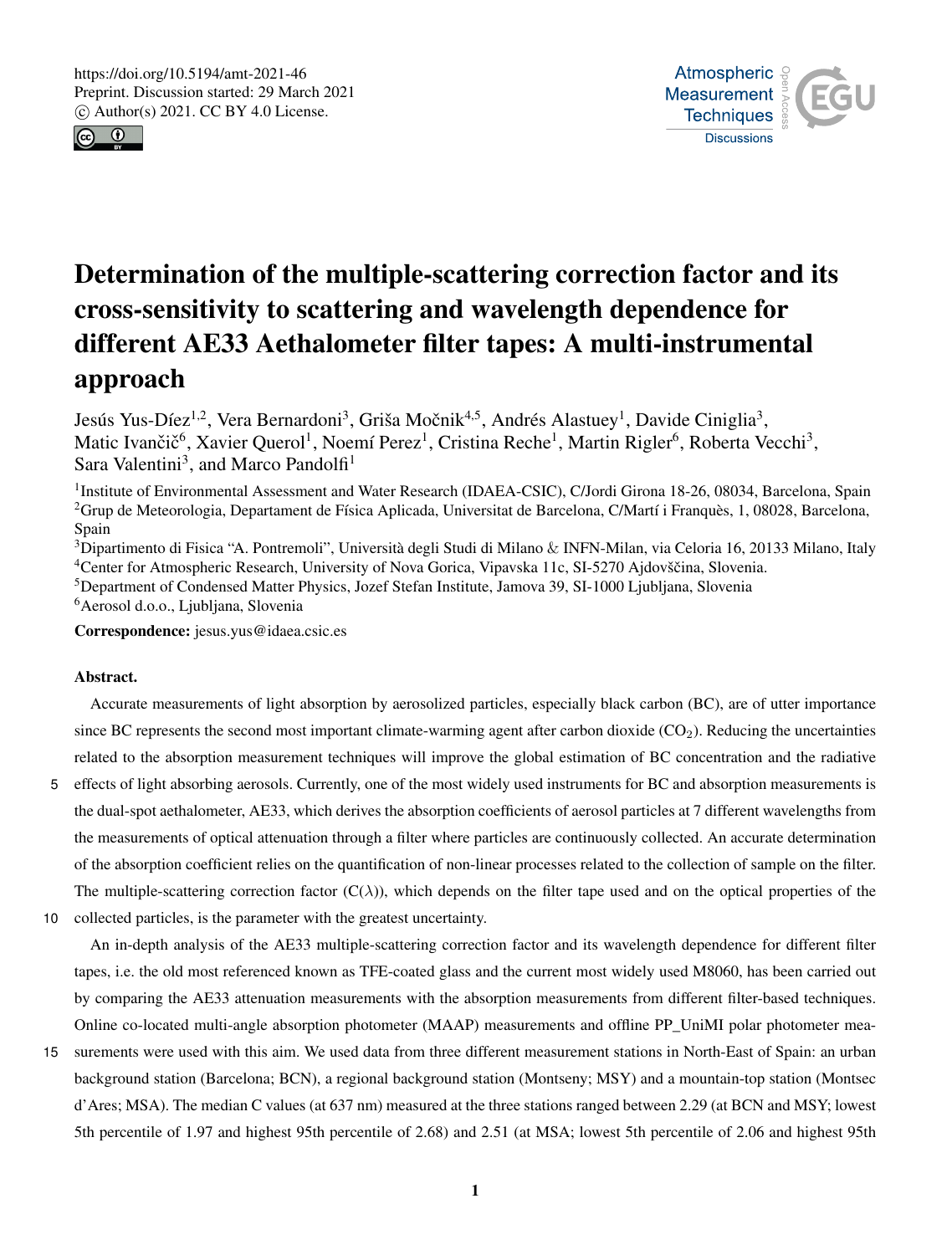



percentile of 3.06). The C factor was wavelength-dependent only at the mountain-top station, whereas at the urban and regional 20 stations no statistically significant difference was found at the 7 different AE33 wavelengths. The wavelength-dependence of C at the mountain station was in part driven by the predominant effect of dust particles during Saharan dust outbreaks at this station. At the mountain station, neglecting the wavelength dependence of the C factor led to an underestimation of the Absorption Ångström Exponent (AAE) of 12%. The analysis of the cross-sensitivity to scattering for different filter tapes revealed a large increase of the C factor at the three stations when the single scattering albedo (SSA) of the collected particles was above 25 0.90-0.95, with up to a 3-fold increase above the average values. The result of the cross-sensitivity to scattering displayed a fitted constant multiple scattering parameter,  $C_f$ , of 2.21 and 1.96 and a cross-sensitivity factor,  $m_s$ , of 0.8% and 1.7% for MSY and MSA stations, respectively, for the TFE-coated glass filter tape. For the M8060 filter tape,  $C_f$  of 2.50, 1.96, 1.82 and a  $m_s$  of 0.7%,1.5%, 2.7%, for BCN, MSY and MSA stations, respectively, were obtained. Differences in the absorption

coefficient determined from AE33 measurements at BCN, MSY and MSA of around a 35-40 % can be expected when using 30 the site-dependent C determined experimentally instead of the nominal C value.

#### 1 Introduction

Atmospheric aerosol particles play an important role on the Earth's radiative balance directly by scattering and absorbing solar and terrestrial radiation and indirectly by acting as cloud condensation nuclei. Large uncertainties still exist on the effects that atmospheric particles have on climate (Myhre et al., 2013). In fact, the aerosol-radiation interaction depends on aerosol

- 35 properties such as aerosol size distribution, mixing state, and refractive index, among others (e.g. Bond et al., 2013). Furthermore, no standard reference material currently exists for instrument calibration to determine the aerosol particles optical properties. Globally, aerosols have helped to reduce the warming effect from greenhouse gases because of their net cooling effect on climate (Myhre et al., 2013). However, this influence is likely to be reduced over the coming decades as air pollution measures are implemented around the world (Samset et al., 2018). Therefore, in order to properly constrain global models, it
- 40 is necessary to better characterize the atmospheric absorption by aerosols from observations. Among the atmospheric aerosols, black carbon (BC), stands out as phenomenologically different, being the most efficient light absorbing aerosol component and being responsible for the second most important contribution to positive climate forcing after carbon dioxide (Myhre et al., 2013). However, there are still large uncertainties related to the radiative forcing of BC particles. In fact, the climate forcing potential of BC is influenced by BC properties which are strongly source and site dependent (Houghton, 2001; Kirchstetter
- 45 et al., 2004a; Ramanathan and Carmichael, 2008; Myhre et al., 2013; Bond et al., 2013; Liu et al., 2015; Ramanathan et al., 2020). In addition to BC, atmospheric absorption by aerosol particles is also driven by specific organic compounds (e.g. from incomplete combustion, biomass smoldering, and secondary and biogenic sources) often referred to as Brown Carbon (BrC) and by mineral dust (e.g. Alfaro et al., 2004). Unlike BC, which absorbs radiation in a wide range of wavelengths (from UV to infrared) with a wavelength independent refractive index, BrC and mineral dust refractive index increases at shorter wave-

50 lengths, close to the UV range (Kirchstetter et al., 2004b; Andreae and Gelencsér, 2006; Bergstrom et al., 2007; Laskin et al.,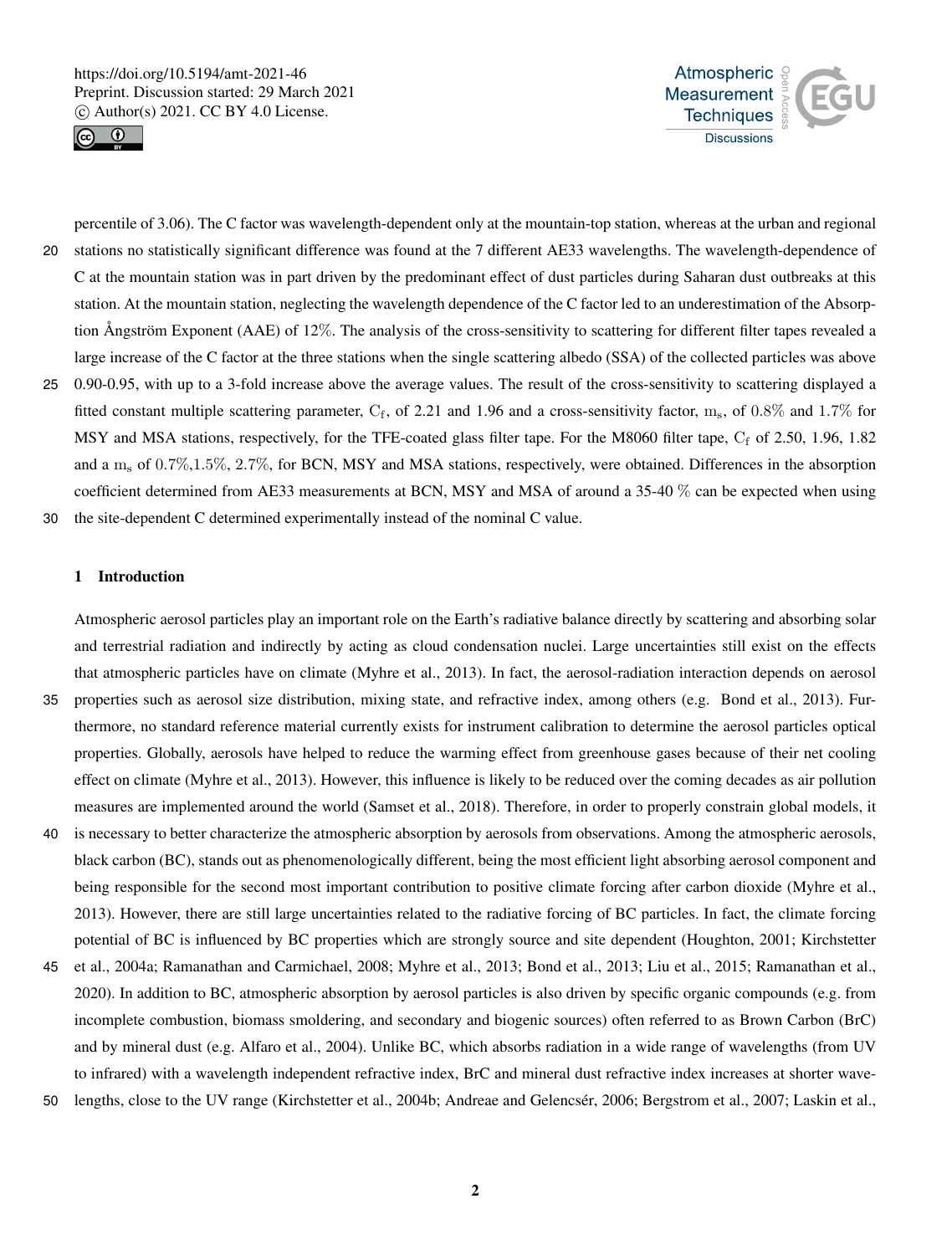



2015; Cappa et al., 2019). Therefore, having at disposal accurate absorption measurement techniques is crucial to determine particles light absorption which can afterwards be used in climate projections (Mengis and Matthews, 2020; Wang et al., 2020). There are three main approaches in the literature to determine aerosol particles light absorption: by measuring the suspended

particles in a cell, e.g. with photo-thermal interferometry or photo-acoustic techniques, and by either on-line or off-line filter-

- 55 based photometer methods (e.g., Lin et al., 1973; Terhune and Anderson, 1977; Hansen et al., 1984; Stephens et al., 2003; Moosmüller et al., 2009; Ajtai et al., 2010; Vecchi et al., 2014). Among the indirect methods for measuring absorption, the "subtraction method", which does not rely on a filter, calculates the absorption from the difference between extinction and scattering by suspended particles (Singh et al., 2014). However, this method can lead to large errors at large single scattering albedo (SSA) values when the extinction is dominated by scattering (Onasch et al., 2015). On-line measurement methodologies
- 60 based on particle suspension, such as the photo-acoustic spectroscopy (PAS) (Ajtai et al., 2010), have the advantage of measuring directly the absorption by particles suspended in a sampling cell avoiding filter-based artifacts. However, in the case of photo-acoustic spectroscopy measurements, the heating of the sample and the evaporation of coating materials on the sample may lead to higher detection limit and artifacts impairing the measurement accuracy (Lack et al., 2006; Linke et al., 2016). The photo-thermal interferometry (PTI) is an absorption measurement technique originally developed for measurements of
- 65 trace gases that has also been applied to aerosol measurements (Lee and Moosmüller, 2020; Visser et al., 2020). However, the aforementioned techniques have so far proved difficult to deploy in a field setting thus limiting their broader use in international measurements networks. Filter-based instruments (either on-line or off-line) rely on the sampling of aerosol particles collected in a filter matrix and on the measurement, with a photometer, of the resulting change of light intensity, either on the transmittance (Hansen et al., 1984; Bond et al., 1999; Drinovec et al., 2015), or on both transmittance and reflectance (Pet-
- 70 zold and Schönlinner, 2004). This method is affected by artifacts resulting mainly from the effects that the filter has on the measurements. Off-line in-house made filter based polar photometers, which measure both transmittance and reflectance, are deployed at some research centers. Examples are the MWAA (multi-wavelength absorption analyzer) deployed at University of Genoa (Massabò et al., 2013) and the PP\_UniMI polar photometer deployed at University of Milan (Vecchi et al., 2014; Bernardoni et al., 2017). These methods can perform accurate absorption measurements by increasing the number of measuring
- 75 angles (Massabò et al., 2013; Vecchi et al., 2014; Bernardoni et al., 2017) thus allowing an accurate determination of the filter artifacts.

The main advantage of the on-line filter-based methods is that these techniques are ease of use, allow for unattended operation, are relatively inexpensive and provide real-time data. For these reasons, these methods are widely used in international networks such as the Global Atmosphere Watch (GAW, World Meteorological Organization) and the European Research In-

- 80 frastructure for the Observation of Aerosol, Clouds and Trace Gases (ACTRIS; www.actris.eu). The most used filter-based instruments are the Aethalometer (Hansen et al., 1984; Drinovec et al., 2015), the Particle Soot Absorption Photometer (PSAP, Bond et al., 1999), the Continuous Light Absorption Photometer (CLAP; Ogren et al., 2017), and the Multi-Angle Absorption Photometer (MAAP, Model 5012, Thermo, Inc., USA; Petzold and Schönlinner, 2004). The measured mass concentration of light absorbing carbonaceous aerosol inferred via optical attenuation of light is referred to as equivalent BC (eBC; Petzold
- 85 et al., 2013). The main artifacts affecting the light absorption measurements of these instruments are the multiple light scat-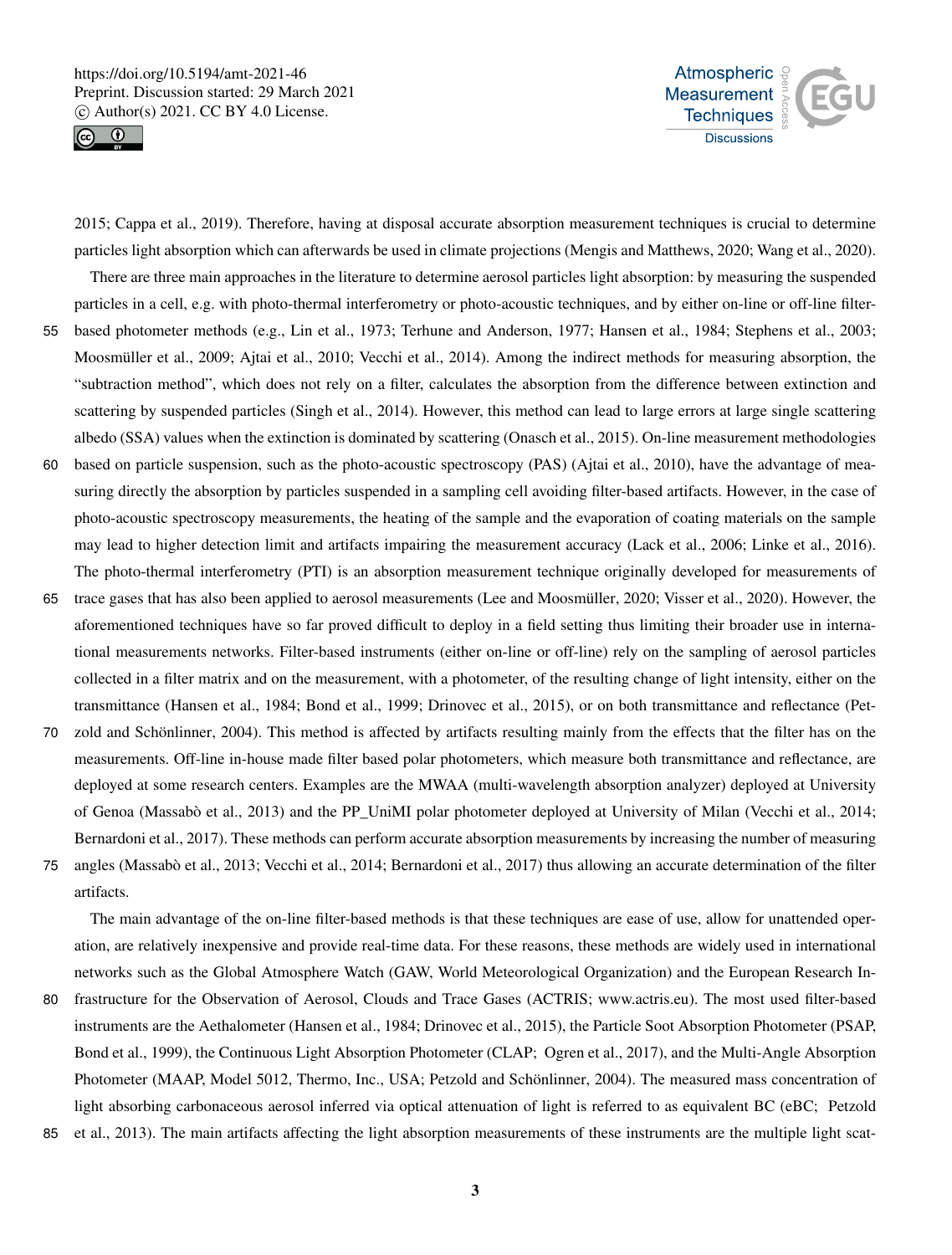



tering within the filter, the filter loading effect and the particle scattering correction (Liousse et al., 1993; Bond et al., 1999; Weingartner et al., 2003; Schmid et al., 2006; Collaud Coen et al., 2010; Lack et al., 2014). Algorithms for correcting these artifacts have been applied and their efficacy tested over the years (Weingartner et al., 2003; Arnott et al., 2005; Schmid et al., 2006; Virkkula et al., 2007; Collaud Coen et al., 2010; Virkkula et al., 2015).

- 90 The filter loading effect consists in the accumulation of particles and the consequent loss of sensitivity of the instrument with an increasing particle load (Bond et al., 1999; Weingartner et al., 2003; Lack et al., 2008; Moosmüller et al., 2009). The crosssensitivity to scattering is the consequence of the multiple light scattering within the filter fibers and between particles and fibers, thus it is largely dependent on the single scattering albedo of the deposited aerosols. For the older Aethalometer model (AE31) the filter loading effect has been thoroughly studied and different methods for its quantification have been suggested.
- 95 These methods use for example the discontinuity between the eBC concentration measurements before and after a filter spot is changed (Weingartner et al., 2003; Virkkula et al., 2007) or use the relationship between the eBC concentration and light attenuation (Park et al., 2010; Segura et al., 2014; Drinovec et al., 2015) to correct for filter loading effect. For the AE33 model the loading effect is corrected on-line using the dual-spot technology (Drinovec et al., 2015). In addition, the different physical and chemical properties of the collected particles influence particle optical properties such as the backscatter fraction
- 100 and the single scattering albedo (SSA), thus affecting also the multiple scattering of the collected particles and the filter loading effect (Weingartner et al., 2003; Lack et al., 2008; Virkkula et al., 2015; Drinovec et al., 2017). Among the on-line filter-based instruments, the Multi Angle Absorption Photometer (MAAP) uses also the measurements of light scattered by the blank and loaded filter to take into account for both the loading effect and the aerosol particles multiple scattering. Consequently, the MAAP directly provides particle absorption coefficients similar to those obtained with other types of instruments (e.g. PAS;
- 105 Petzold and Schönlinner, 2004; Petzold et al., 2005).

Currently, due to the described limitations of the filter-based photometers and other in-situ methods, no reference technique for measuring aerosol particles light absorption is available (Petzold et al., 2013; Lack et al., 2014). In the multi-wavelength dual-spot Aethalometer (AE33, Magee Scientific, Aerosol d.o.o. - Drinovec et al., 2015) the loading effect is corrected on-line and, furthermore, the AE33 software directly implements the use of a correction factor (C) related to the multiple scattering

- 110 within the filter matrix to convert the measured attenuation to an absorption coefficient. This C factor is generally assumed a-priori, but it can be experimentally determined by using independent absorption measurements or by comparisons with other filter photometers(e.g. Weingartner et al., 2003; Arnott et al., 2005; Drinovec et al., 2015; Backman et al., 2017). For previous filter tapes and aethalometer versions different values of the multiple scattering parameter have been reported: for the AE31 quartz filter Weingartner et al. (2003) proposed a value of 2.14 which later on was recommended to be 3.5, i.e. larger by a
- 115 factor of 1.64 (Müller, 2015; WMO, 2016); for the AE33 Drinovec et al. (2015) found a C of 1.57 for the Pallfex Teflon-coated glass fiber (TFE-coated glass), which, after re-normalization using the factor 1.64, resulted in C=2.57. Moreover, different experimental C factor values have been obtained ranging between 2.57-4.24 (Müller et al., 2011b; Drinovec et al., 2020; Laing et al., 2020; Valentini et al., 2020a; Bernardoni et al., 2020). In addition, these filters have been found to feature a crosssensitivity to scattering, m<sub>s</sub>, ranging between 1 and 5% (Müller, 2015; Drinovec et al., 2015; Zhang et al., 2018; Corbin et al.,
- 120 2018; Laing et al., 2020; Drinovec et al., 2020). To the best of our knowledge, so far no in-situ ambient measurements have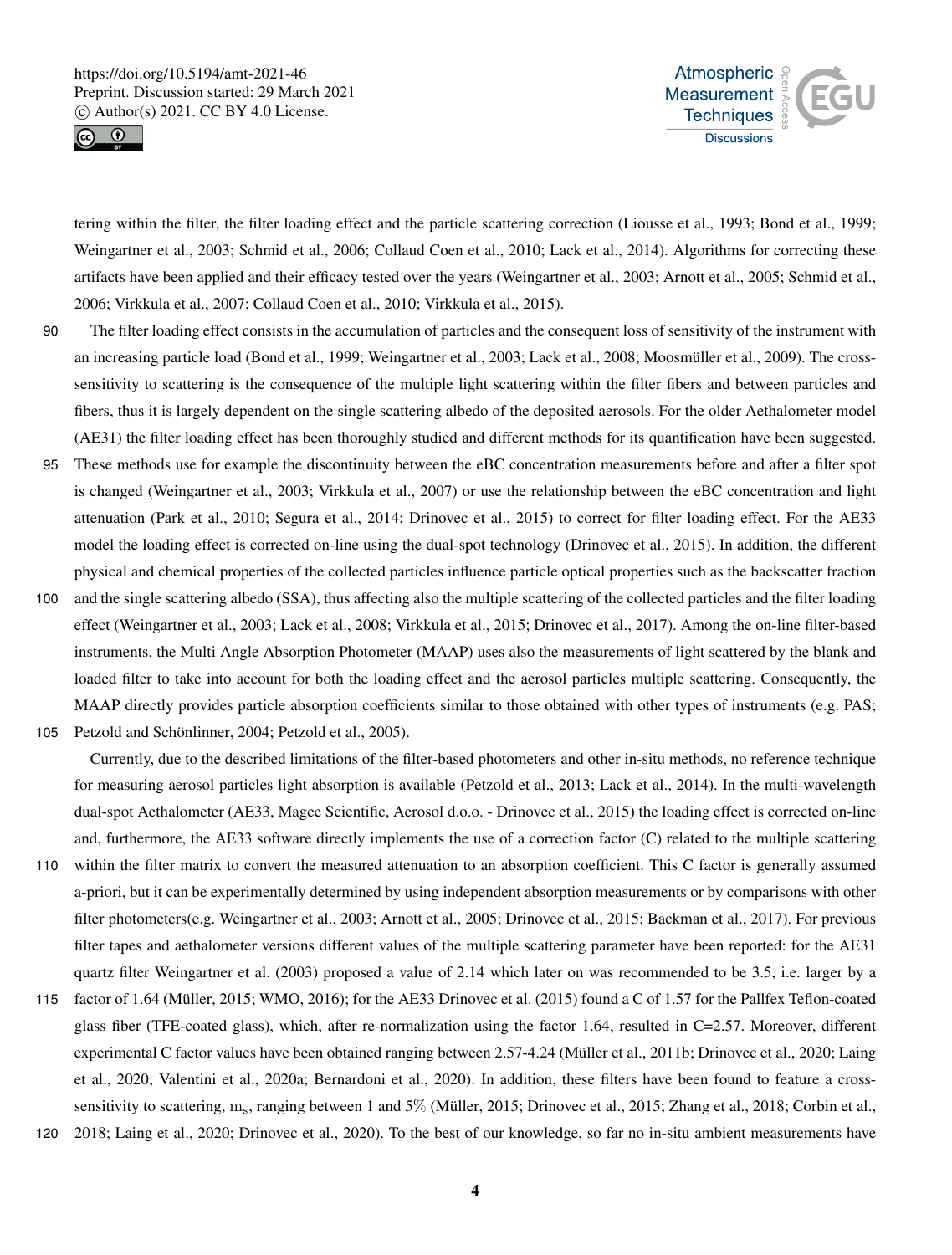



been reported in literature for the recommended new M8060 filter tape and no sensitivity studies of the cross-sensitivity to scattering of the C factor have been carried out for this new filter tape either.

The recent comparison between the MAAP and the off-line PP\_UniMI polar photometer carried out by Valentini et al. (2020b) pointed to a possible measurement bias of the MAAP absorption coefficients. It is well established that the MAAP,

- 125 although limited to one measuring wavelength, is the most accurate filter-based on-line method available for the determination of the absorption coefficient (Petzold et al., 2005; Sheridan et al., 2005; Andreae and Gelencsér, 2006; Müller et al., 2011a). Therefore, it is often taken as the reference in inter-comparison exercises with other instruments, such as the AE33 e.g. in Backman et al. (2017). The discrepancy between MAAP and PP\_UniMI reported by Valentini et al. (2020b) was mainly attributed to the value of the fraction of backscattered radiation set in the MAAP algorithm and directly measured by PP\_UniMI 130 thanks to the high angular resolution which scans the whole scattering plane (resolution of 0.4 degrees in the scattering angle
- range 0-173◦ ). Valentini et al. (2020b) also reported no differences between MAAP and PP\_UniMI when the PP\_UniMI was used with the same assumptions as those used in the MAAP (PaM as defined in Valentini et al., 2020b).

The main aim of this study is to characterize the C factor for different filter tapes used in AE33 instruments including the currently used M8060. To do this, we compared the absorption measurements from the off-line PP\_UniMI polar photome-

- 135 ter with the on-line MAAP and AE33 measurements performed at three measurement stations (urban background, regional background and mountain-top stations) in the Western Mediterranean Basin (WMB). As mentioned, the comparison between PP\_UniMI and MAAP was reported in Valentini et al. (2020b) where data from BCN and MSY stations were also used to evaluate the performances of PP\_UniMI vs MAAP. One of the objectives of this study is using the multi-wavelength absorption coefficient measurements from the off-line polar photometer extrapolated to the seven AE33 measurement wavelengths
- 140 to study the wavelength dependence of the AE33 C factor at the three measurement sites. Moreover, the novelty of this study relies also in the fact that we studied the seasonal variations of the C factor and explored its cross-sensitivity to scattering relating it to the physical and optical properties of the collected particles at the three sites. This allowed us to obtain both the multiple scattering parameter,  $C_f$ , and the cross-sensitivity to scattering,  $m_s$ , constants for the M8060 filter currently used by the AE33 aethalometers. Moreover, we compared the results for the M8060 filter tape with the previously used TFE-coated
- 145 glass filter tape (T60A20, also referred to as M8020) (Weingartner et al., 2003; Arnott et al., 2005; Drinovec et al., 2015) for different background scenarios.

# 2 Methodology

#### 2.1 Measurement sites

Aerosols measurements were performed at Barcelona (BCN, urban background,  $41°23'24.01''N,02°6'58.06''E, 80 m a.s.l.),$ 150 Montseny (MSY, regional background,  $41°46'46''N$ ,  $02°21'29''E$ , 720 m a.s.l.) and Montsec (MSA, mountain-top,  $42°03'05''N$ ,  $00^{\circ}43'46''$  E, 1570 m a.s.l.) monitoring supersites (NE Spain). As shown later, these measurement stations are characterized by aerosols with different physical and chemical properties that differently influenced the obtained C values. A detailed characterization of the three measurement stations can be found in previous works (e.g. Querol et al. (2001); Rodrıguez et al. (2001);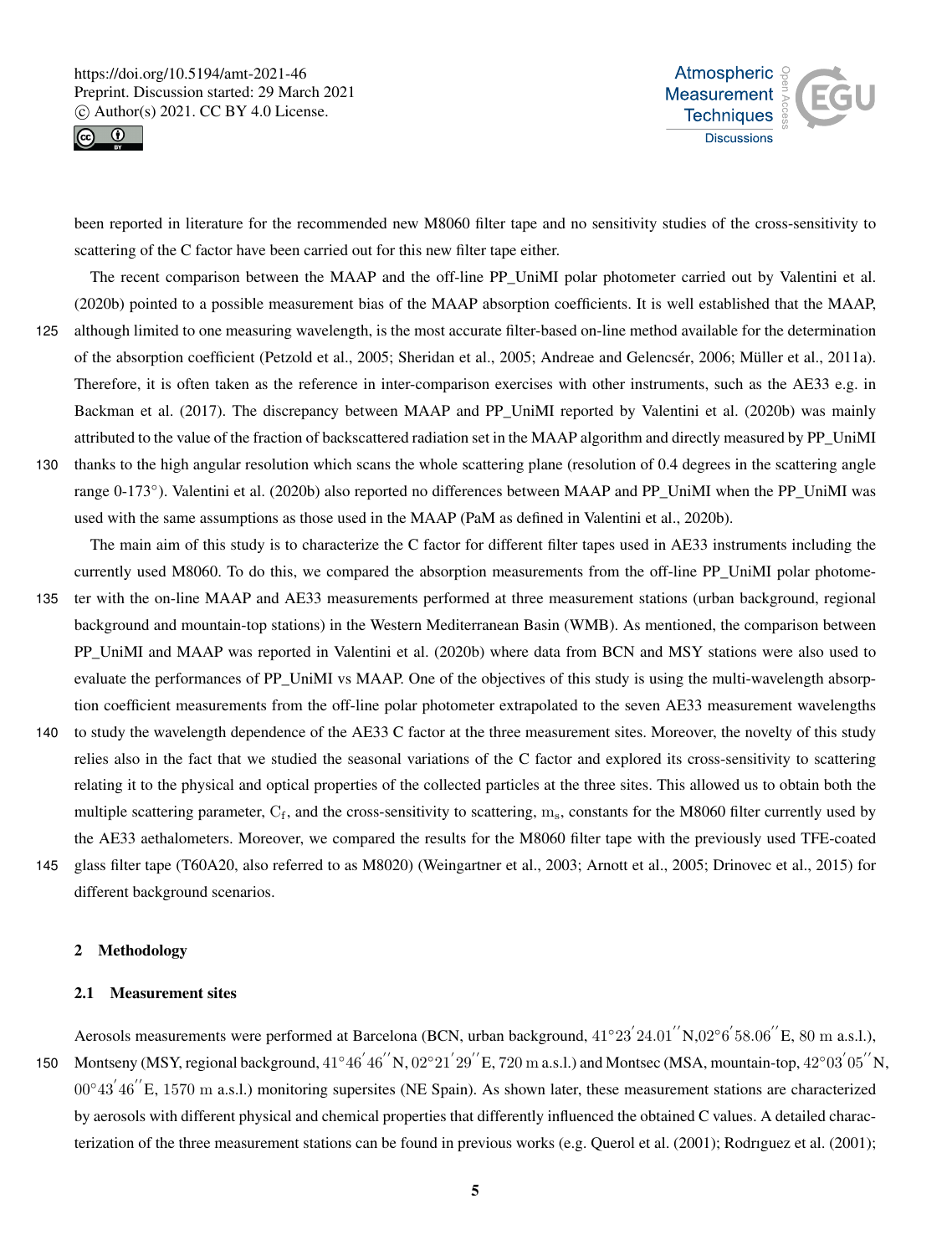



Reche et al. (2011); Brines et al. (2014, 2015); Ealo et al. (2018) for BCN; Pérez et al. (2008); Pey et al. (2009); Pandolfi et al. 155 (2011, 2014a, 2016) for MSY; Pandolfi et al. (2014b); Ripoll et al. (2014); Ealo et al. (2016, 2018) for MSA). Briefly, BCN station is located within the Barcelona metropolitan area of nearly 4.5 million inhabitants at a distance of about 5 km from the coast. MSY station is located in a hilly and densely forested area, 50 km to the N–NE of the Barcelona and 25 km from the Mediterranean coast. MSA station is located in a remote high-altitude emplacement in the southern side of the Pre-Pyrenees at the Montsec d'Ares Mountain Range, at 140 km to the NW of Barcelona and 140 km to the WNW of MSY. These super-160 sites are part of the Catalonian Air Quality Monitoring Network and are part of ACTRIS and GAW networks. Aerosol optical properties at the three sites were measured following standard protocols (WMO/GAW, 2016).

The area of study is characterized by high concentrations of both primary and secondary aerosols, especially in summer (Rodríguez et al., 2002; Dayan et al., 2017; Rivas et al., 2020; Brean et al., 2020) from diverse emission sources. Anthropogenic emissions from road traffic, industry, agriculture, and maritime shipping, among others, strongly contribute to the air quality 165 impairment in this region (Querol et al., 2009b; Amato et al., 2009; Pandolfi et al., 2014c). Moreover, the Mediterranean Basin is also highly influenced by natural sources, such as mineral dust from African deserts and smoke from forest fires (Bergametti et al., 1989; Querol et al., 1998; Rodrıguez et al., 2001; Lyamani et al., 2006; Mona et al., 2006; Koçak et al., 2007; Kalivitis

et al., 2007; Querol et al., 2009b; Schauer et al., 2016; Ealo et al., 2016; Querol et al., 2019, among others).

#### 2.2 Aerosol characterization

# 170 2.2.1 Aerosol absorption and eBC measurements

The on-line aerosol absorption coefficient,  $b_{abs}$ , was measured at the three sites with a multi angle absorption photometer (MAAP, Model 5012, Thermo, Inc., USA, Petzold and Schönlinner, 2004). This instrument derives the absorption coefficient at 637 nm (Müller et al., 2011a) and eBC concentration using a radiative transfer model from the measurements of transmission of light through the filter tape and backscattering of light at two different angles. eBC and attenuation measurements,  $b_{atn}$ , were

175 also performed with the AE33 multi-wavelengths aethalometer (model AE33, Magee Scientific, Aerosol d.o.o. Drinovec et al., 2015). The AE33 is based on the measurement at 7 different wavelengths (370, 470, 520, 590, 660, 880, and 950 nm) of the transmission of light through two sample spots with different flows and particle loading relative to the reference spot. It derives the eBC concentration and the attenuation coefficients by applying eqs. (1) and (2), respectively, following Drinovec et al. (2015):

180 
$$
eBC = \frac{S \cdot (\Delta \text{ATN}_1/100)}{F_1(1-\zeta) \cdot \sigma_{abs} \cdot C(1 - k\Delta \text{ATN}_1) \cdot \Delta t};
$$
  
\n
$$
b_{atn} = \frac{S \cdot (\Delta \text{ATN}_1/100)}{F_1(1-\zeta) \cdot (1 - k\Delta \text{ATN}_1) \cdot \Delta t},
$$
\n(2)

where S is the filter surface area loaded with the sample,  $F_1$  the volumetric flow of the spot 1,  $\zeta$  the lateral airflow leakage,  $\sigma_{abs}$  the mass-absorption cross-section, k the loading factor parameter and  $\Delta$ ATN<sub>1</sub> the variation of attenuation of light of the filter tape loaded with the sample of the spot 1, ATN<sub>1</sub>, during the measurement timestamp  $\Delta t$ .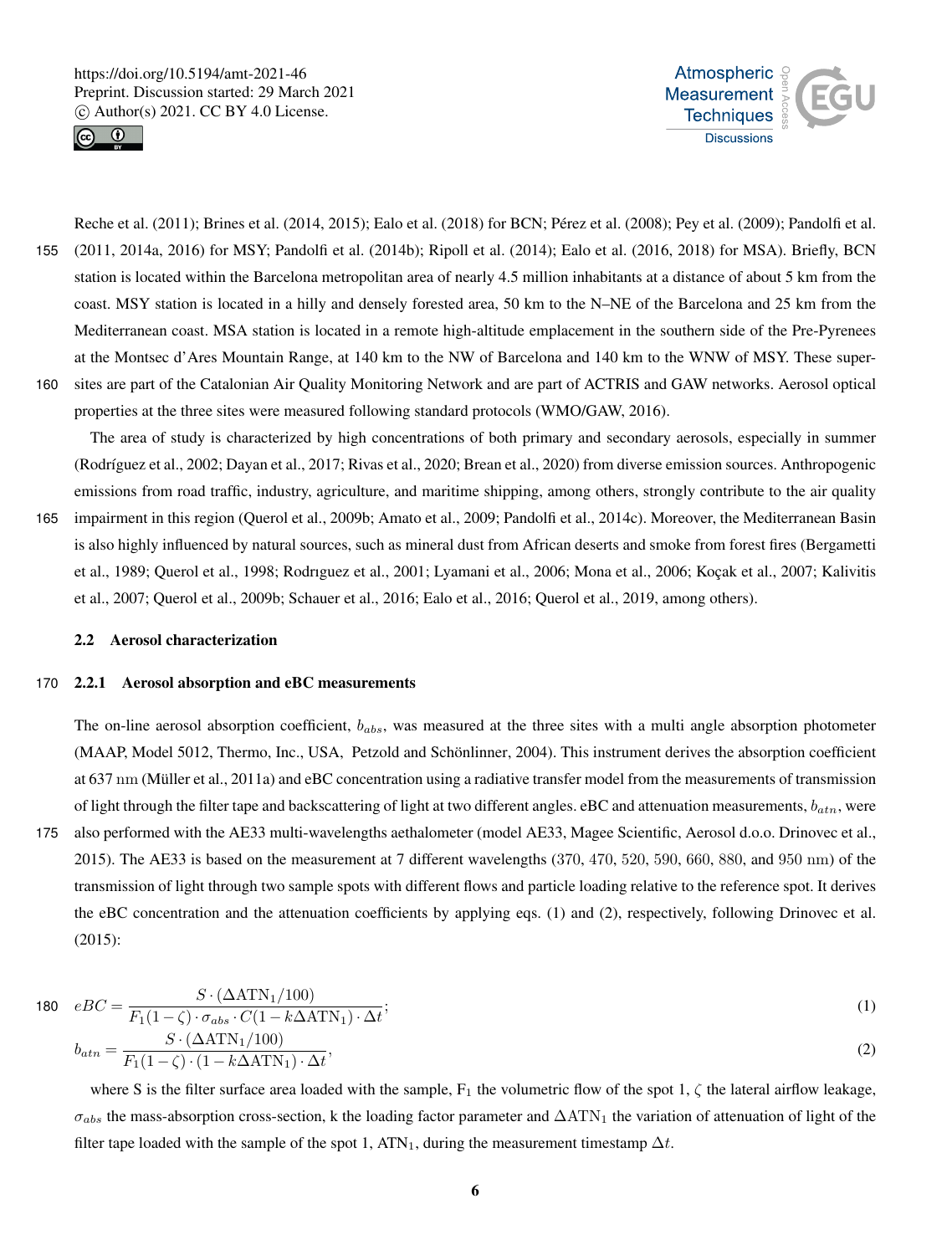



185 The Aethalometer absorption coefficient can be derived by dividing the attenuation coefficient (eq. 2) by the multiple scattering parameter C of the filter tape:

$$
b_{abs} = \frac{b_{atn}}{C},\tag{3}
$$

Off-line multi-wavelength particle absorption coefficients were obtained using the PP\_UniMI polar photometer (Vecchi et al., 2014; Bernardoni et al., 2017) measurements on the MAAP filter spots. 85 filter spots collected at BCN in the period

- 190 October 2018 June 2019, 123 filter spots collected at MSY between June December 2018 (Valentini et al., 2020b), and 121 filter spots collected at MSA between June and November 2018 were analyzed. The PP\_UniMI measures the transmitted and scattered radiation at 4 wavelengths (405, 532, 635 and 780 nm) in a range of scattering angles from  $0^{\circ}$  to 173 $^{\circ}$  with a resolution down to 0.4° and applies a radiative transfer model to derive the absorption coefficients. The PP\_UniMI working principle and the detailed analysis of the inter-comparison between the MAAP and PP\_UniMI for different measurement sites,
- 195 including BCN and MSY, was reported in Vecchi et al. (2014); Bernardoni et al. (2017) and in Valentini et al. (2020b). As mentioned before, in these studies no differences were observed between MAAP and PP\_UniMI when the latter was used as a MAAP (PaM), i.e. using a data inversion with similar assumptions as those performed in the MAAP.

Here we first obtained the wavelength dependent attenuation coefficients  $b_{atn}^{\lambda}$  derived exclusively from the AE33 measurements by multiplying the eBC concentrations provided by the AE33 (eq. 4) by the default wavelength independent instrumental 200 filter value  $C_{instr}$  from the AE33 setup file (1.57 for the TFE-coated glass fiber tape T60A20, also referred to as M8020; and

1.39 for the M8060 filter tape),

$$
b_{atn}^{\lambda} = eBC^{\lambda} \cdot \sigma_{abs}^{\lambda} \cdot C_{instr}.
$$
\n<sup>(4)</sup>

Then, we determined the average and seasonal multiple scattering factor C both as the ratio between the AE33 attenuation coefficients and the absorption coefficients  $b_{abs}^{\lambda}$  measured by the MAAP and the PP\_UniMI (eq. 5), and also by applying a 205 Deming regression between the AE33 attenuation coefficients and the MAAP absorption coefficients for the average values for each filter tape.

$$
C^{\lambda} = \frac{b_{atn}^{\lambda}}{b_{abs}^{\lambda}}
$$
 (5)

This value of the multiple scattering parameter  $C^{\lambda}$  is the value derived from the experimental comparison of different instruments, contrasting the default instrumental constant value  $C_{instr}$ . The data availability at BCN station ranged between 210 2016 and 2020, at MSY and MSA data was measured from 2013 to 2020. Different AE33 filter tapes were used during these

# 2.2.2 Aerosol scattering measurements

periods at the three stations as shown in Fig. S1.

On-line particle total scattering  $(b_{sp})$  and hemispheric backscatter  $(b_{bsp})$  coefficients were measured on-line at the three sites with LED-based integrating nephelometers (Aurora 3000, ECOTECH Pty, Ltd, Knoxfield, Australia) operating at three wave-215 lengths (450, 525 and 635 nm). Calibration of the nephelometers was performed three times per year using  $CO<sub>2</sub>$  as span gas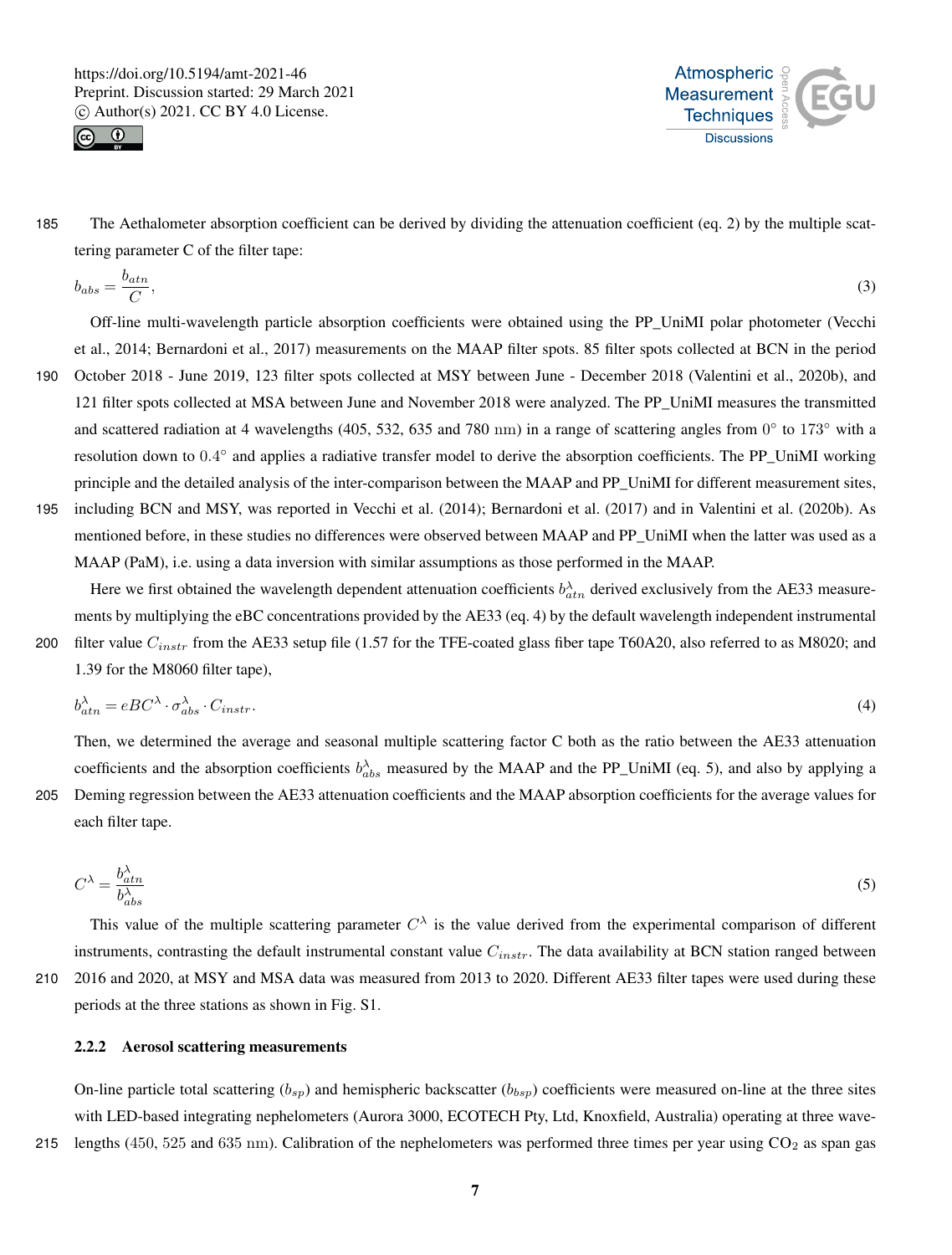



while zero adjusts were performed once per day using internally filtered particle-free air. The RH threshold was set by using a processor-controlled automatic heater inside the Aurora 3000 nephelometer to ensure a sampling RH of less than 40 % (GAW, 2016).  $\sigma_{sp}$  coefficients were corrected for non-ideal illumination of the light source and for truncation of the sensing volumes following the procedure described in Müller et al. (2011b).

# 220 2.3 Data treatment and conceptual model

The different analyses performed herein were performed considering the absorption coefficients provided either by the MAAP or the PP\_UniMI as reference absorption measurements depending on either time resolution and coverage, or on the measurement availability at several wavelengths. The AE33 and MAAP data (provided with high temporal resolution) were used to study the seasonal variations and the cross-sensitivity to scattering of the C factor. The AE33 and PP\_UniMI data (provided 225 with low temporal resolution but at different wavelengths) were used to determine the wavelength dependence of the C factor.

#### 2.3.1 Average, seasonal values analysis and cross-sensitivity to scattering analysis

As aforementioned, the seasonal analysis of the C factor, its average values and the study of its cross-sensitivity to scattering were performed using the long high-time resolution dataset from the MAAP and AE33 measurements at the three measurement sites. For this, we applied eq. (5) using the absorption coefficient from the MAAP and the AE33 attenuation coefficient 230 extrapolated to the 637 nm wavelength of the MAAP through the Ångström exponent obtained from the AE33 measurements at 7 wavelengths.

The cross-sensitivity to scattering which, as shown later, can strongly affect the C factor values, is neglected in AE33 applications where it is generally assumed that the measured light attenuation is only due to the absorption of light by the collected particles (eqs. 1-2). Moreover, it is also generally assumed that the multiple scattering by particles is sample independent, 235 or constant, and can be taken into account by introducing the multiple scattering correction factor C (Drinovec et al., 2015). However, this assumption is a first approximation, since the attenuation of transmitted light is also due to the scattering of light by the collected particles (Bond et al., 1999; Arnott et al., 2005). Taking this dependence into account and following Arnott et al. (2005), Schmid et al. (2006) and Segura et al. (2014), we parameterized the light attenuation coefficient as:

$$
b_{atn} = \frac{S}{F} \frac{\Delta \text{ATN}}{\Delta t} \cdot f(ATN) + m_s \cdot b_{sp} \tag{6}
$$

240 to obtain the relationship between the absorption, attenuation and scattering coefficients:

$$
b_{abs} = \frac{b_{atn}}{C_f} - m \cdot b_{sp} \tag{7}
$$

where  $f(ATN)$  is the function which contains all the dependencies of the measurement shown in eq. (4), i.e. filter loading correction and leakage, and can be assumed to be close 1 (Schmid et al., 2006). The cross-sensitivity to scattering, which is denoted by the constant  $m_s$ , is related with m through  $m = m_s/C_f$ . Here  $C_f$  refers to the filter multiple scattering parameter,

245 that is a value (possibly wavelength dependent) depending only on filter properties. If we rearrange eq. (7) by expressing the scattering coefficient through the single scattering albedo, we obtain the dependence of the absorption as a function of SSA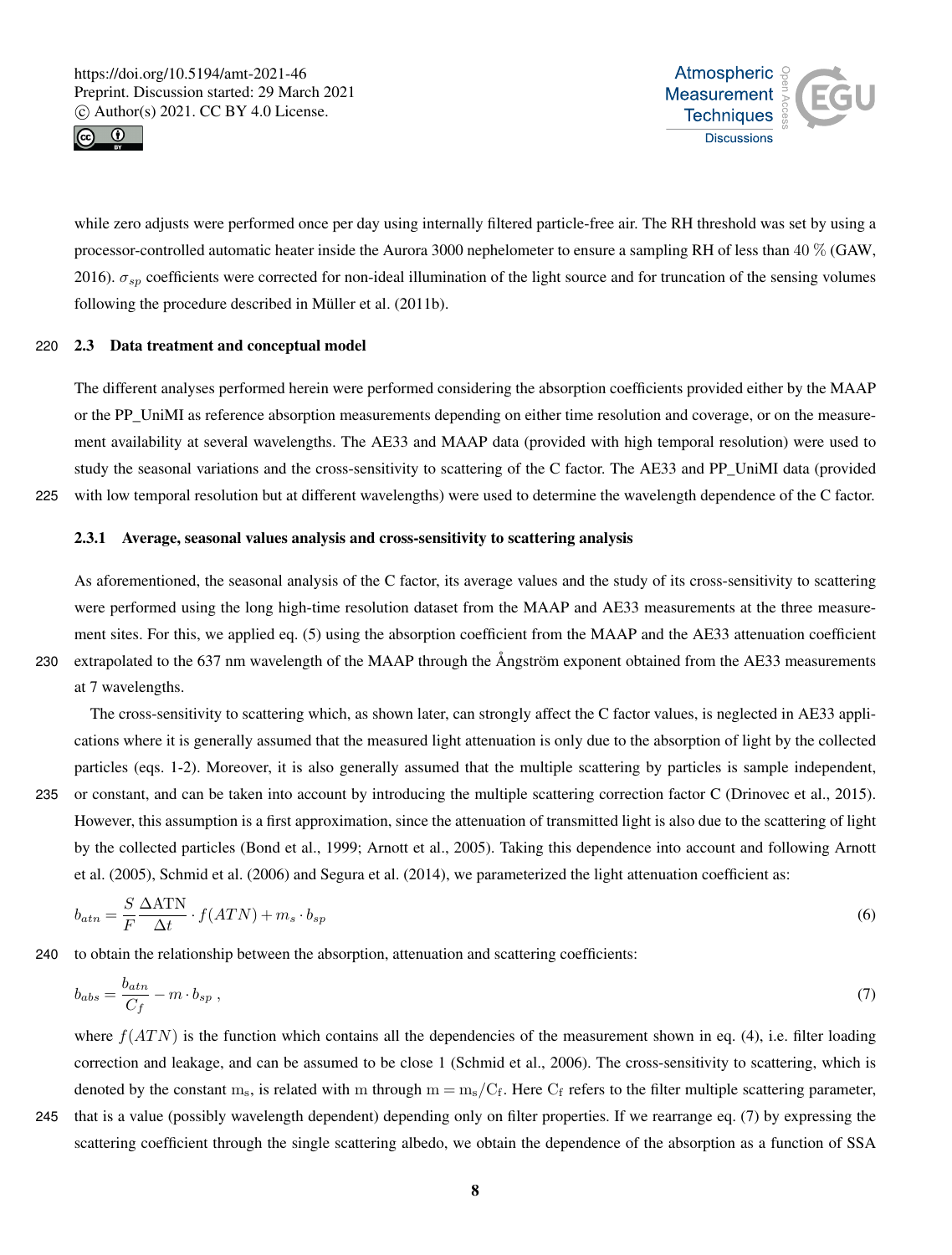



(eq.8). Following eq. 5, we obtain the multiple scattering parameter,  $C_f$ , but the effective C actually measured,  $C_{\text{eff}}$ , is affected by the cross-sensitivity to the scattering coefficient, as shown in eq. (9).

$$
b_{abs} = \frac{b_{atn}}{C_f} \cdot \frac{1}{1 + m \cdot \frac{SSA}{1 - SSA}}\tag{8}
$$

$$
C_{eff} = C_f \left( 1 + m \cdot \frac{SSA}{1 - SSA} \right) = C_f + m_s \cdot \frac{SSA}{1 - SSA} \tag{9}
$$

The effective multiple scattering parameter  $C_{\text{eff}}$  is derived from the comparison of the instruments (AE33, MAAP and nephelometer) and therefore includes the properties of collected particles, and, consequently, also any sensitivity of the measurement to the sample properties other than absorption. The most important cross-sensitivity is due to scattering. The actual AE33 cross-sensitivity to scattering is more pronounced when the measured aerosol particles have higher SSA (eq. 9), whereas 255 for particles with lower SSA it becomes closer to eq. (5).

By analyzing the dependency of the multiple scattering parameter C with the SSA we can obtain the experimental constants of the filter properties  $C_f$  and  $m_s$ . Furthermore, given that the cross-sensitivity to scattering of C depends on the physical and optical (both extensive and intensive) properties of collected particles, we can study its dependency on the shape, size and mixing state of the collected aerosol particles (see Section 3.3 and Supplementary material).

- 260 The AE33 data treatment applied to obtain the C seasonality and the cross-sensitivity to scattering included a pre-process filtering method following the approach suggested in Springston and Sedlacek (2007) and Backman et al. (2017). This filtering method consists on setting a threshold value for the measured attenuation variation,  $\Delta ATN_1$ , high enough so that the signalto-noise ratio is large; herein we have used a fixed value of 0.01. As can be deduced from eq. (1), the faster the fixed  $\Delta \text{ATN}_1$ is reached, the shorter is the period  $\Delta t$ , implying therefore a higher eBC concentration value during the same period. The 265 method we employed determines the period at which the  $\Delta ATN_1$  step was reached and recalculated the eBC concentration for this  $\Delta t$ . As a consequence of this eBC re-calculation, we filtered out the noise resulting from very small values close
- to the detection limit of the instrument while maintaining the higher eBC values measured without introducing a bias to the measurements as is the case when averaging. With the aim to study the seasonality of the C factor and its cross-sensitivity to scattering, we averaged  $b_{ab,s,MAP}$  and  $b_{sp}$  coefficients to match the corresponding AE33 variable timestamp,  $\Delta t$ , which 270 ranged approximately between 3 and 14 min (cf. Fig. S2).

# 2.3.2 Wavelength dependence analysis

To study the wavelength dependence of the C factor we compared the absorption coefficients at several wavelengths measured with the PP\_UniMI with the attenuation coefficients obtained from the AE33 (eq. 5). Since the off-line PP\_UniMI measurements were performed on the MAAP spots, the AE33 attenuation coefficients were averaged over the timestamp of each 275 one of the selected MAAP spots. The absorption coefficients from the PP\_UniMI were inter/extrapolated to the seven AE33 wavelengths using the absorption Ångström exponent from the PP\_UniMI absorption measurements.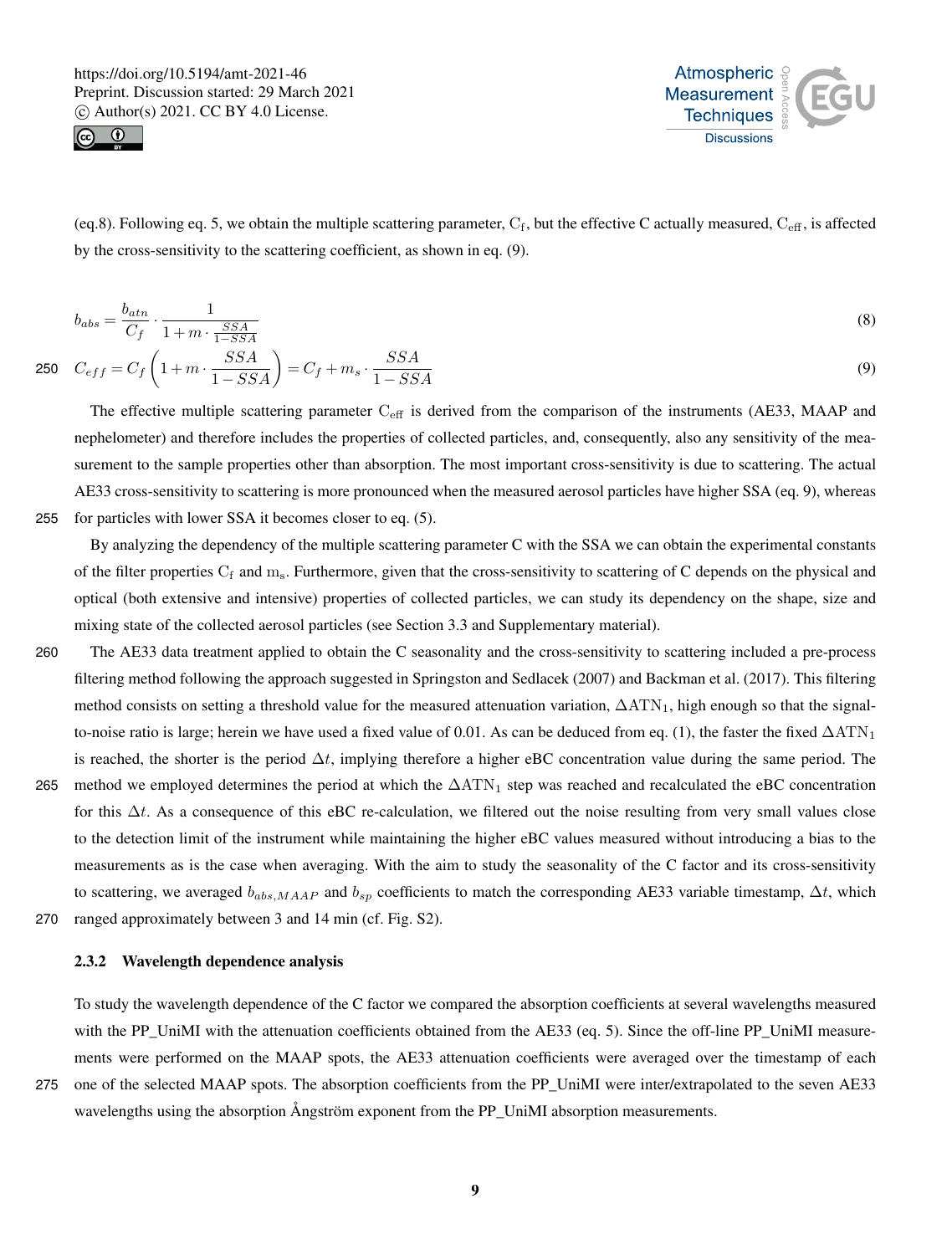



Valentini et al. (2020b) reported that the MAAP overestimates the absorption coefficient compared to the PP\_UniMI. For BCN and MSY Valentini et al. (2020b) reported a MAAP overestimation of 18% and 21%, respectively. By applying the same methodology as in Valentini et al. (2020b) we obtained a difference between MAAP and PP\_UniMI for MSA of 19% (Fig. A1) 280 similar to the biases obtained for BCN and MSY. For this reason, Valentini et al. (2020b) also studied the comparison between MAAP and PP\_UniMI using for the PP\_UniMI data inversion the same assumptions as those performed in the MAAP (PaM approach) and reported a 1:1 correlation between the two instruments. Given that most of the aethalometer C values reported in literature were obtained by comparing AE33 attenuation measurements and MAAP absorption measurements, we report here also the median C values obtained comparing the AE33 with the PP\_UniMI (Table S2) and with PaM (Table S3).

# 285 3 Results

# 3.1 Multiple scattering correction factor: Average values and seasonal variation

Here we present the seasonal cycle of the C factor calculated at 637 nm at BCN, MSY and MSA. For this, we used the AE33 attenuation measurements extrapolated to the MAAP wavelength of 637 nm and divided the attenuation by the absorption measurements provided by the MAAP (eq. 5).

- 290 We analyzed the multiple scattering parameter C values through both a Deming regression, taking into account the measurement error of the MAAP (Petzold and Schönlinner, 2004, 12%;) and of the AE33 (15%; Zanatta et al., 2016; Rigler et al., 2020) and by calculating the median value of the C factor as the ratio of the AE33 attenuation coefficient and the MAAP absorption measurements (cf. eq. 5). In the latter case, the uncertainties of the C factor were derived as the half-width at half maximum (HWHM) of the density distribution of the C factor whereas, in the case of the Deming regression, we used the methodological 295 error from the regression slope. The median values of the C factor for the tape M8060 were  $2.44 \pm 0.57$ ,  $2.23 \pm 0.30$ , and  $2.51 \pm 0.71$  for BCN, MSY and MSA, respectively. These values were on average higher compared to the median C values obtained for the TFE-coated glass filter tapes (M8020) of 2.29  $\pm$  0.48, 2.29  $\pm$  0.46, 2.36  $\pm$  0.59 - see Table 1. Figure S3 shows the results of the Deming regression fit between AE33 attenuation ( $b_{atn-AB33}$ ) and MAAP absorption ( $b_{abs-MAAP}$ ) for both the TFE-coated glass and M8060 filter tapes. In Fig. S3 the multiple scattering factor C is the slope of the calculated
- 300 fits and C values of  $1.99 \pm 0.02$ ,  $2.05 \pm 0.02$ , and  $2.21 \pm 0.03$  (at BCN, MSY and MSA, respectively) were obtained for the TFE-coated glass filter tape whereas slightly higher C values of  $2.20 \pm 0.02$ ,  $2.13 \pm 0.01$ , and  $2.05 \pm 0.02$  were obtained for the M8060 filter tape. We can see from Table 1 that the C values obtained using the median values and the Deming regression were similar, marginally higher for the median method versus the Deming regression, and that both techniques provided higher C factor for the M8060 than for the TFE-coated glass filter tape. The density distribution of the C factor obtained from the ratio
- 305 (which, as already commented, has a variable time resolution (Sect. 2.3.1), showed a quasi-Gaussian distribution at the three measurement sites with a small tail toward higher C values which could explain the higher values observed using the median compared with the regression. Also, the uncertainties from the Deming regression were lower compared to the uncertainties derived as HWHM of the distributions because the Deming regressions were performed using binned data (cf. Fig. S3).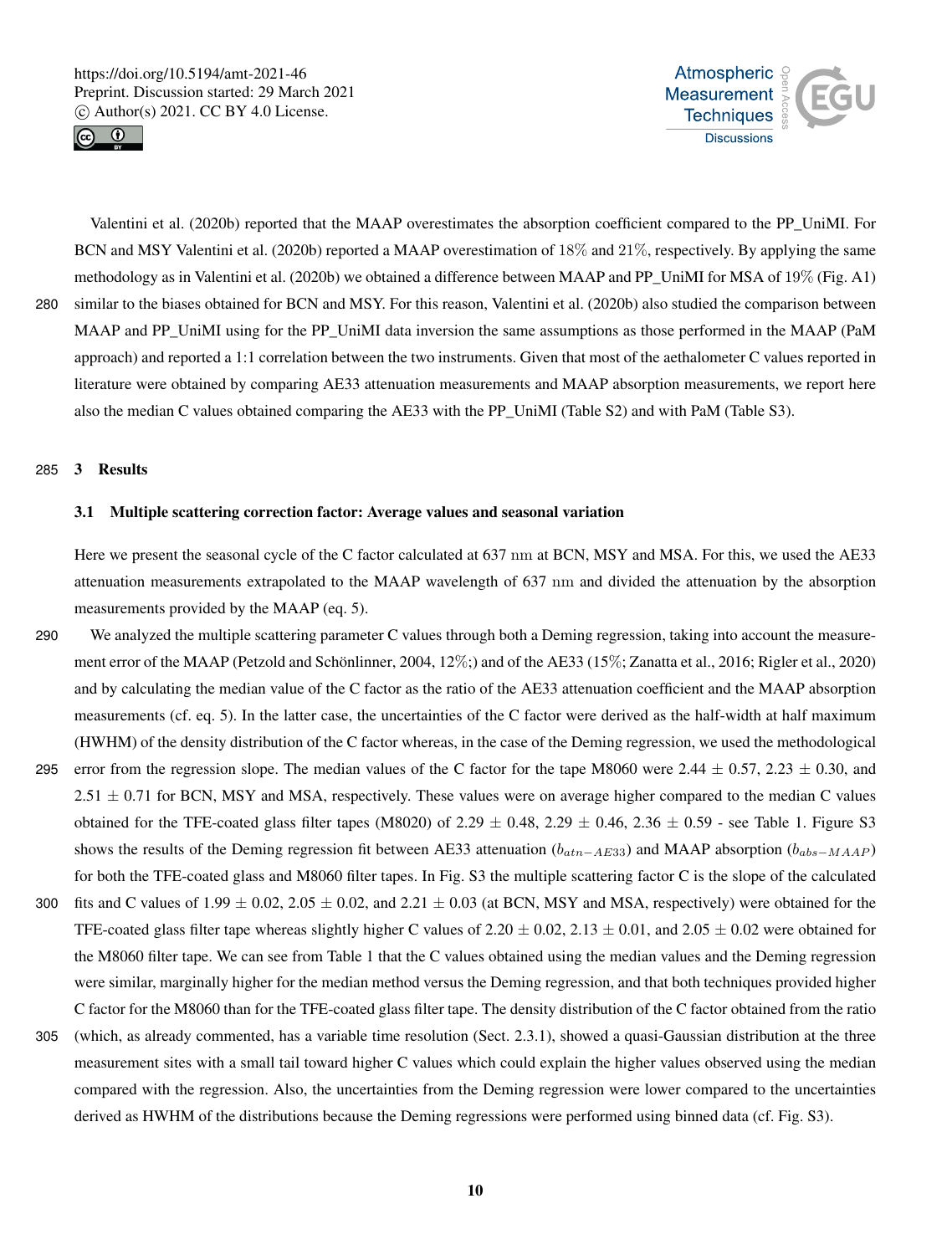





Figure 1. Density distribution of the C factor for each filter type, TFE-coated glass (also known as M8020) and M8060, at BCN, MSY, and MSA station. The vertical line represents the median value of each distribution.

The values of the C factor for the AE33 TFE-coated glass and M8060 filter tapes obtained at urban background stations in 310 Rome (Valentini et al., 2020a) and Leipzig (Müller, 2015; Bernardoni et al., 2020) were in the same range as those found in this work for BCN (Table 1).

Figure 2 shows the seasonal variability of the C factor for the TFE-coated glass and M8060 filter tapes at the three stations. Overall, a large variability of the C parameters (cf. Table S1) was observed at the three sites in all seasons, which was coherent with the large range of the C factor values as shown by the density distributions (Fig. 1). This variability was obtained with the

```
315 described method in section 2.3.1.
```
An increase of C was observed at MSY and MSA in summer (JJA) for both filter tapes. This increase was likely driven by a greater influence of diurnal processes during the warm months (also in spring (MAM) at MSA) at these two elevated stations and by changes in the chemical and physical properties of collected particles in summer compared to winter (DJF). In fact, spring and summer seasons in the WMB are characterized by a high frequency of Saharan dust outbreaks (e.g. Pey et al.,

320 2013) and formation of high concentrations of secondary organic aerosols and secondary sulfate particles (e.g. Ripoll et al., 2015) which in turn increase the particle scattering efficiency and SSA in summer compared to winter (Pandolfi et al., 2011).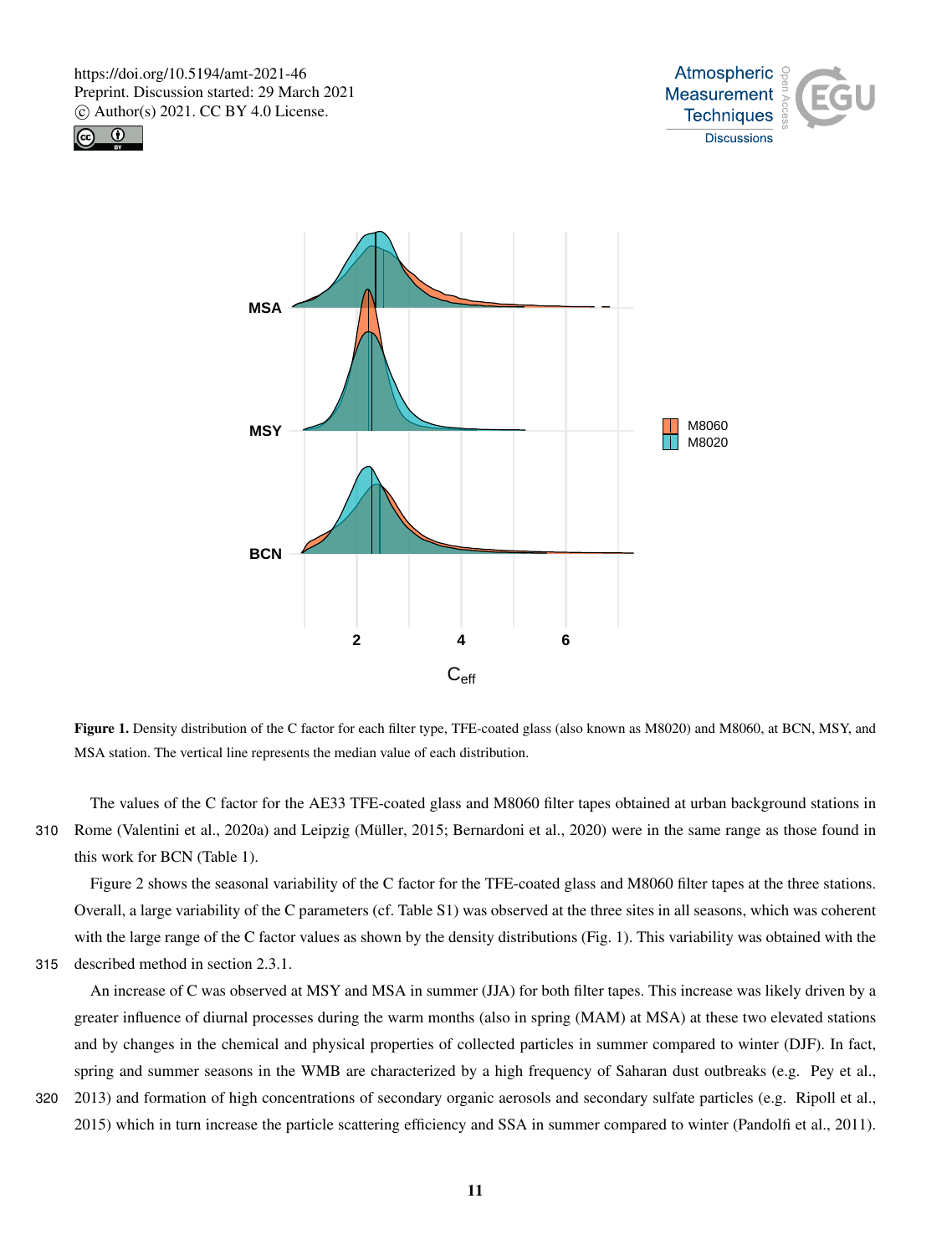







Figure 2. Seasonal evolution of the C factor at a) BCN, b) MSY and c) MSA measurement stations for both TFE-coated glass (M8020) and M8060 filter tapes. The box plot boxes show the range between the first and third quartile (IQR) with the median value for each season distribution represented by the inner line; the maximum whisker length is proportional to 1.5 times the third and first quartile difference, or inter-quartile range  $(1.5 \cdot IQR)$ .

As shown later, high SSA increases the C values above the commonly measured values. In BCN, however, the C remained fairly constant during the different seasons likely because of its greater influence to season-independent local pollutant sources compared to MSY and MSA.

# 325 3.2 Wavelength dependence analysis from the PP\_UniMI vs AE33 comparison

The AE33  $C_{eff}(\lambda)$  factor and its spectral dependence (Fig. 3) was studied at the three stations by comparing the attenuation coefficients,  $b_{atn}$  from AE33 at seven different wavelengths with the absorption coefficients,  $b_{abs}$ , from the PP\_UniMI. To this aim, the PP\_UniMI absorption coefficients were inter/extrapolated to the seven AE33 wavelengths using the Absorption Ångström Exponent (AAE) obtained from the original PP\_UniMI measurements. The obtained mean AAE were 1.12  $\pm$  0.17,

330 1.29  $\pm$  0.24, and 1.35  $\pm$  0.18 for BCN, MSY, and MSA stations, respectively, with an increase from the urban (BCN) to the remote (MSA) site due to the increase in the relative importance of non-fossil BC sources (i.e. biomass burning) at the remote sites compared to BCN.

At the urban (BCN) and the regional (MSY) stations the C factor did not show any statistically significant dependence with the wavelength (Fig. 3). However, at the remote MSA station the multiple scattering parameter C showed (Fig. 3) a statistically 335 significant increase between 370 ( $C_{\text{eff}}$ =3.47) and 950 nm ( $C_{\text{eff}}$ =4.03) wavelengths (cf. Table S2). The observed increase of the C factor with the wavelength can affect the absorption coefficients derived from the AE33 attenuation measurements and, consequently, can affect parameters such as the absorption Ångström exponent (AAE) or the single scattering albedo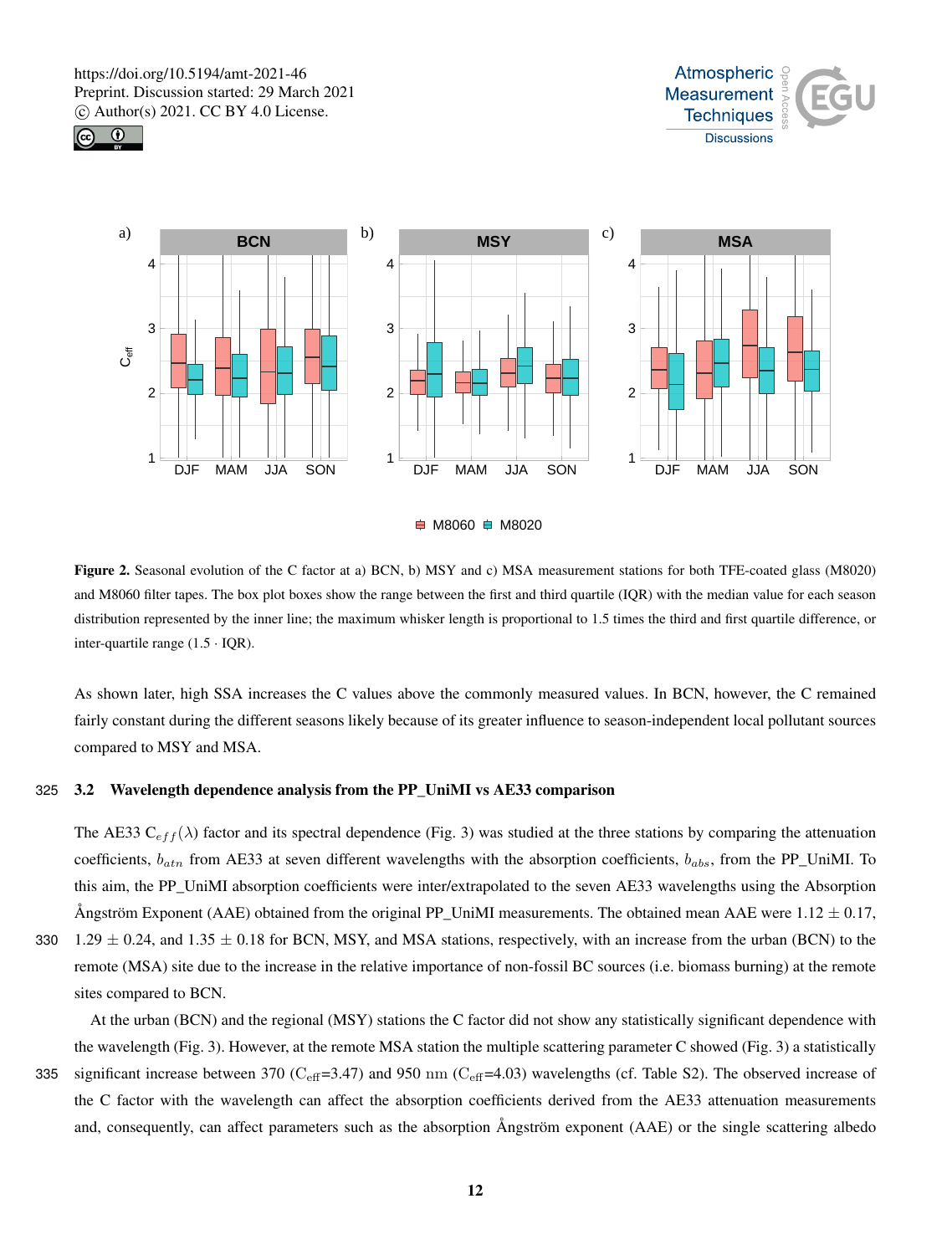





Figure 3. Wavelength dependence of C at BCN, MSY and MSA comparing  $b_{atn}$  from the AE33 measured at each wavelength and  $b_{abs}$ inter/extrapolated to the same wavelength from the PP\_UniMI. Box plots have been obtained as in Fig. 2 with the addition of the mean value of the distribution for each wavelength represented by a marker. The values above the box plots between adjacent wavelengths and between 370 and 950 nm wavelength box plots show the obtained p-values, with p<0.05 meaning a statistically significance difference.

(SSA) which can be derived from the multi-wavelengths AE33 absorption measurements. Moreover, a wavelength-dependent C factor can have an impact on aethalometer based BC source apportionment analysis, such as the Aethalometer model, used 340 to determine the contribution from fossil fuels vs biomass burning emissions (Sandradewi et al., 2008). Weingartner et al. (2003) and Segura et al. (2014) found no wavelength dependence for the multiple scattering parameter C for older versions of aethalometer (model AE31), whereas Bernardoni et al. (2020) found a decrease of the C factor with wavelengths, although not statistically significant, and reported the impact of the wavelength dependent C on source apportionment model results.

Virkkula et al. (2015) and Drinovec et al. (2017) have shown that the AE33 factor loading parameter, k, increases with 345 increasing BF (smaller particles) and decreases with increasing SSA and that the wavelength dependence of k also depends on these two optical properties. Moreover, Drinovec et al. (2017) have shown that the BC coating reduces the k at longer wavelengths for higher SSA. Thus, particle size, ageing and BC-coating processes can potentially affect the AE33 factor loading k.

In order to understand the likely reasons causing the observed dependence of the C with wavelength at MSA, we performed a 350 similar analysis as in Virkkula et al. (2015) by comparing the C and its wavelength dependence with different aerosol particles intensive optical properties. Figure 4 shows the wavelength-dependence of the factor C (i.e. the slope of C vs. wavelength,  $a<sub>C</sub>$ ) with SSA, BF, and the single-scattering albedo Ångström exponent (SSAAE) at the three sites.

Figure 4 shows no clear relationship of  $a<sub>C</sub>$  with SSA and BF at BCN and MSY. At MSA, however, Figures 4c,f show that  $a<sub>C</sub>$  increased with an increasing SSA and decreased with an increasing BF; i.e. variations of BF and SSA can cause the factor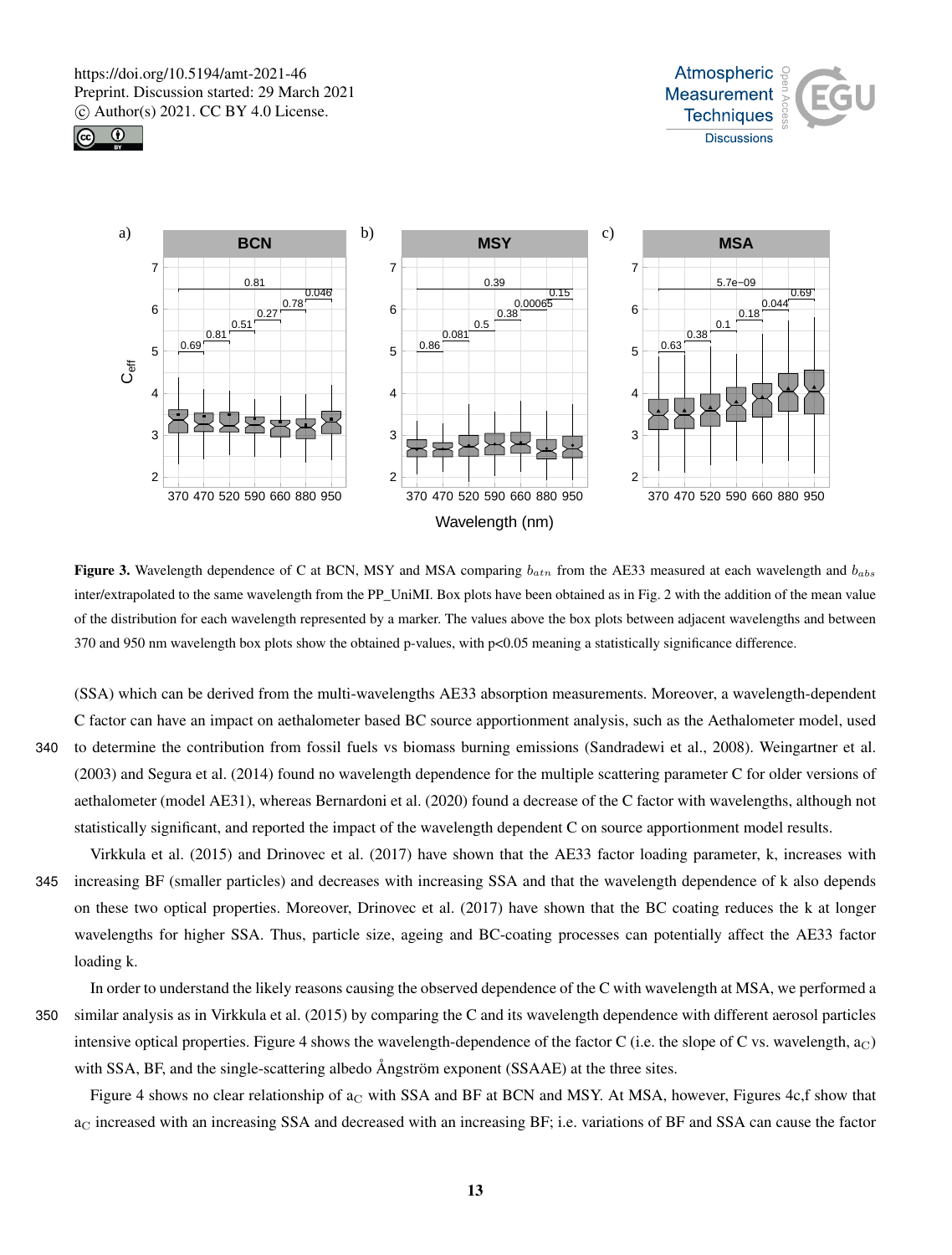





Figure 4. Relationship between  $a<sub>C</sub>$ , the slope of the factor C and the wavelength, and the single-scattering albedo at 520 nm (SSA $_{520nm}$ ), the backscatter fraction (BF<sub>520nm</sub>), and the single-scattering albedo Ångström exponent (SSAAE) at BCN (left panel), MSY (middle panel) and MSA (right panel) measurement stations.

355 C to change as a function of the wavelengths. In Sect. 3.3 we will show (Fig. S9) that high SSA was related to the presence of dust from Saharan deserts (Saharan dust outbreaks). Thus, the increase of C slope with decreasing BF (larger particles) and with increasing SSA at MSA was likely caused by Saharan dust outbreaks affecting the station. To further demonstrate the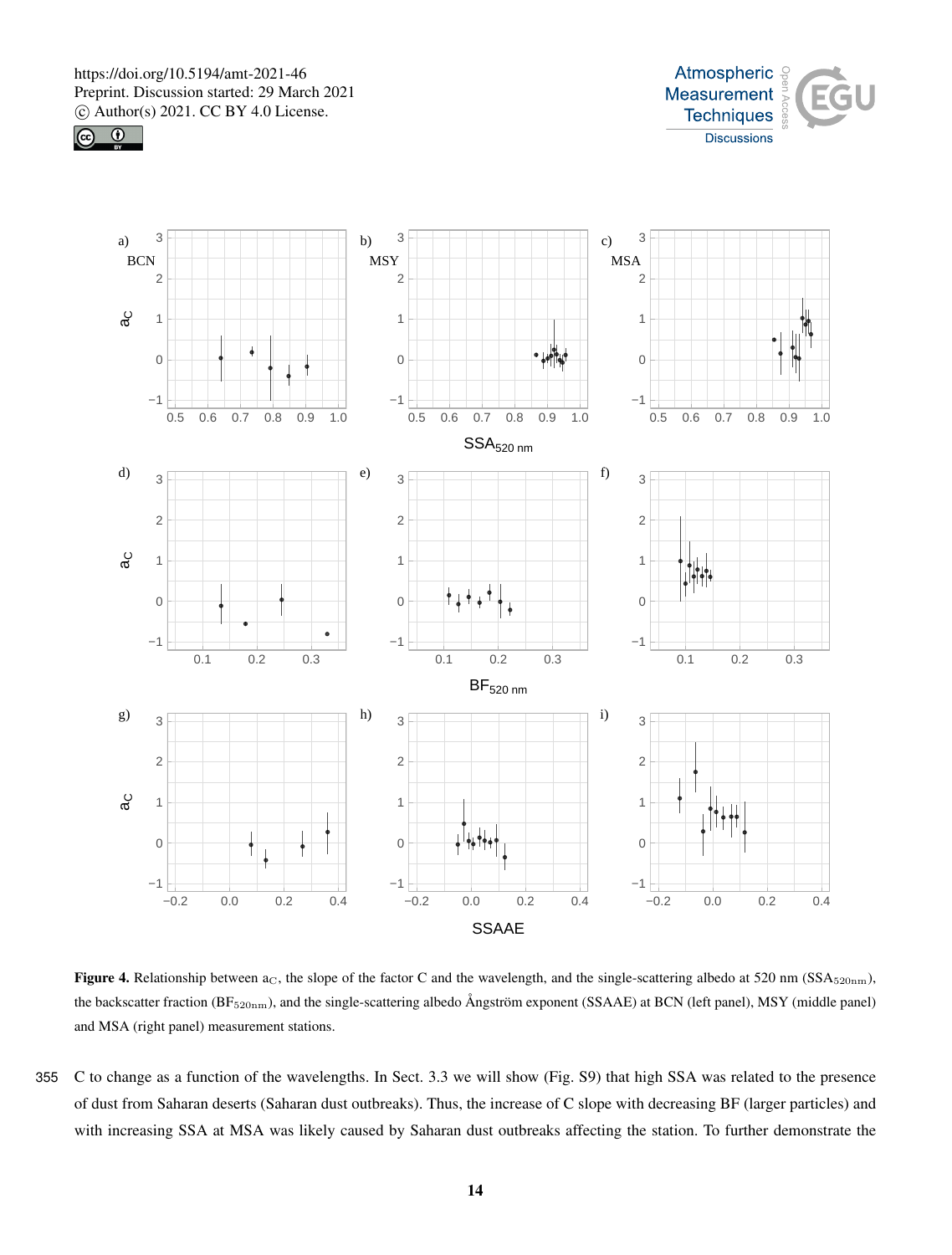





Figure 5. Wavelength dependence of C at a) MSY and, b) MSA comparing  $b_{atn}$  from the AE33 measured at each wavelength and  $b_{abs}$ inter/extrapolated to the same wavelength from the PP\_UniMI. Box plots have been obtained as in Fig. 2 and separated into two categories depending whether Saharan dust outbreaks took place (dust) or not (no-dust).

role of dust particles in  $a<sub>C</sub>$ , Fig. 4i shows that the  $a<sub>C</sub>$  at MSA was the highest when the SSAAE was negative. In fact, negative SSAAE values have been related to the predominance of dust particles in the atmosphere (e.g. Collaud Coen et al., 2010; 360 Ealo et al., 2016). Indeed, Ealo et al. (2016) have shown that the ability of a SSAAE to indicate the presence of dust in the

- atmosphere strongly depends on the relative importance of fine particles from local sources, and that the SSAAE can detect a higher number of Saharan dust outbreaks at MSA, due to its remote location, compared to MSY where local meteorology (i.e. sea breeze) effectively transports every day fine particles from the urbanized/industrialized coastline where BCN is located. Nevertheless, as shown in Fig. 5b, the comparison between the C factor calculated during days affected by Saharan dust and
- 365 during days not affected by dust revealed that the slope at MSA remained positive also for no-dust days, suggesting that other particle properties contributed to the positive aC observed at mountain-top station. In addition, Figures 5a,b show that when the MSY and MSA stations were affected by Saharan dust, the factor C increased at all wavelengths compared to non-dust days with a major effect observed at MSA compared to MSY. We will present later in this paper that high SSA determined an increase of the C and that, at the stations considered here, high SSA was always associated to presence of dust from Saharan
- 370 deserts 3.3.

For the study period considered here, the lack of wavelength-dependence of C at BCN and MSY could be due to the increased relative importance of local anthropogenic particles at these stations compared to MSA during Saharan dust outbreaks (Pandolfi et al., 2014b). Furthermore, Figs. 4g,h show that (based on the data available in this work) the SSAAE was positive at BCN and slightly negative at MSY keeping positive values for the majority of the analyzed samples. Thus, we hypothesize that at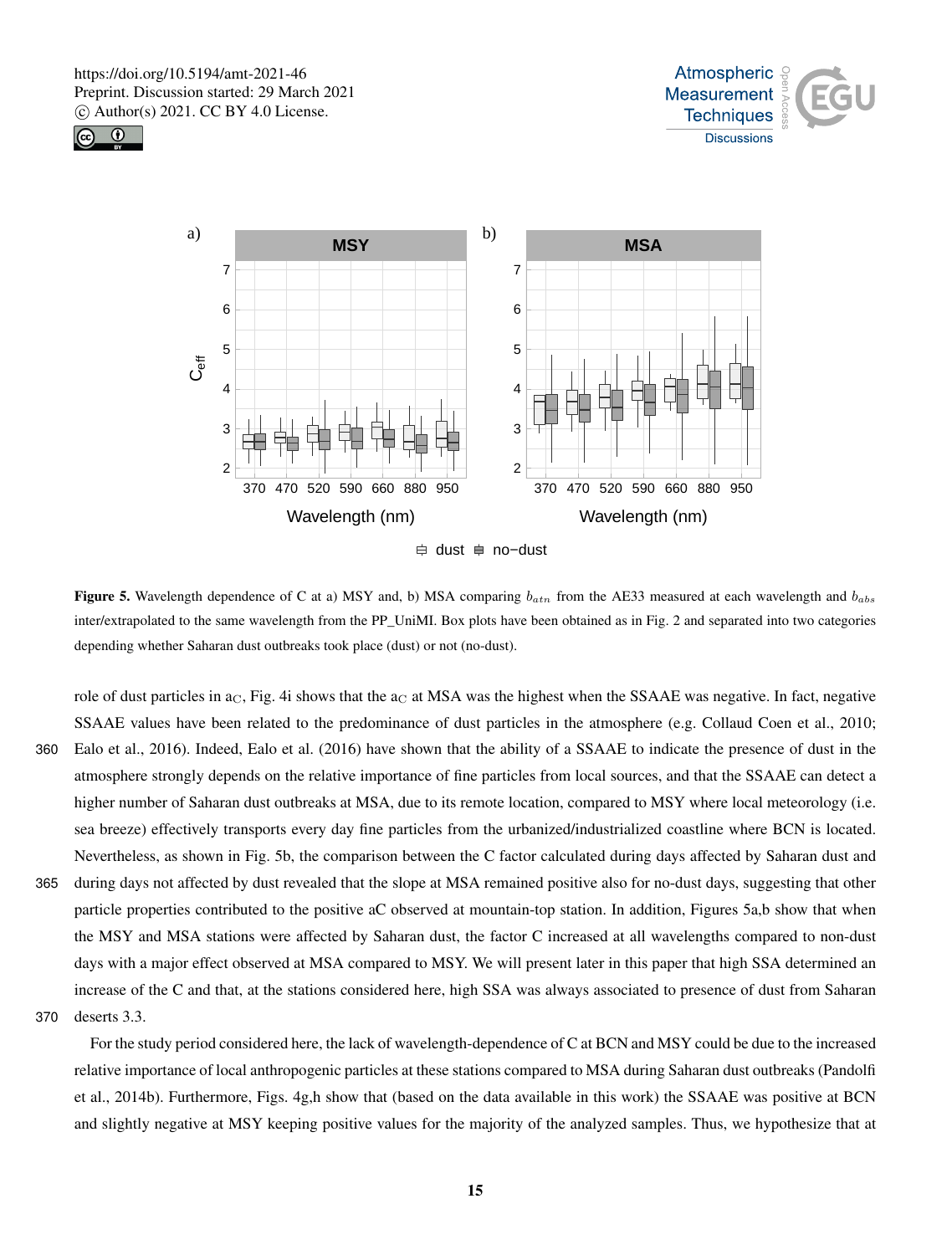



- 375 MSA the increase in the relevance of dust particles during Saharan dust outbreaks had a larger effect (compared to MSY and BCN) on the wavelength dependence of the C factor. However. as already noted (Fig. 4i), the slope of the C factor at MSA was the highest when SSAAE was strongly negative but kept positive values also when SSAAE was higher than zero suggesting that dust particles may not be the only reason for the observed increase of C with the wavelength at MSA.
- For completeness, we present in the following the dependence of the k factor and its slope with the wavelength  $(a_k)$  with 380 BF and SSA as done by Virkkula et al. (2015). Since the wavelength dependence of k is intrinsic to the AE33 instrument, for the sake of the analysis we have used the largest dataset at our disposal (Fig. S1), following the data processing mentioned in Sect.2.3.1. As shown in Fig. S4,  $a_k$  was negative (i.e. the k decreased with increasing wavelength) for SSA values higher than 0.5, 0.75 and 0.85 at BCN, MSY and MSA, respectively. The relationship between k and SSA (inset graphs in Fig. S4) was similar to that between  $a_k$  and SSA. A decrease of  $a_k$  with increasing SSA has been also reported by Virkkula et al. (2015)
- 385 for an urban environment in China (Nanjing). Fig. S4 implies that for darker aerosols, the factor loading correction increases with wavelength, and that, at higher SSA, k decreases with wavelength. Furthermore, at BCN the  $a_k$  increased with BF and kept negative values (i.e. the correction decreased with increasing wavelength) up to a BF of 0.2; thereafter, for very fine particles (i.e. BF>0.2) the slope of k became positive, indicating that the correction increased with wavelength. Virkkula et al. (2015) also reported an increase of  $a_k$  with increasing BF in Nanjing urban environment; however the  $a_k$  was positive starting
- 390 from BF values higher than 0.14. At MSY and MSA the  $a_k$  was always negative (i.e. the correction decreased with increasing wavelength) even if the relationship between  $a_k$  (and k) and BF at MSY and MSA was not linear as observed for BCN.

Figure 6 shows the results of the sensitivity study on the effects that the wavelength-dependent C ( $C(\lambda)$ ) had on the calculated AAE compared to the approach based on the application of a constant C factor ( $C_{\text{const}}$ ) for all AE33 wavelengths. For BCN and MSY measurement stations, the AAE values did not show any significant variation (cf. Table S4) with mean values of

- 395 1.19  $\pm$  0.15 and 1.27  $\pm$  0.12 (at BCN and MSY, respectively) using a constant C and slightly decreasing to 1.17  $\pm$  0.15 and  $1.25 \pm 0.12$  (for BCN and MSY, respectively) when the wavelength-dependent C was used. At MSA, the observed increase of the C with the wavelength caused the AAE to increase by 13% from 1.19  $\pm$  0.07 (constant C) to 1.35  $\pm$  0.07 (wavelengthdependent C). Similarly to the above sensitivity study on the calculated AAE, Fig. S5 reports the SSA calculated using the wavelength-dependent C factor in comparison with the SSA obtained using the constant C factor at 470, 660 and 950 nm. As
- 400 reported in Fig. S5, a statistically significant increase of the SSA at MSA station of around 1.3% for 660 nm, 2% for 950 nm was observed when using the wavelength-dependent C compared to a constant C. This increase, although not large, is relevant since it occurs at the threshold of SSA value for which a substantial increase of the C as a function of SSA was observed, as shown in Section 3.3. As for the AAE, Fig. S5 shows no significant variation for the SSA values at the 3 wavelengths at BCN and MSY consistent with the observed lack of dependence of the C factor with wavelength.

#### 405 3.3 Multiple scattering parameter cross-sensitivity to scattering

The cross-sensitivity to scattering of the C factor at the three stations was obtained by analyzing the relationship between the multiple scattering parameter  $C_{\text{eff}}$  (at 637 nm) and SSA.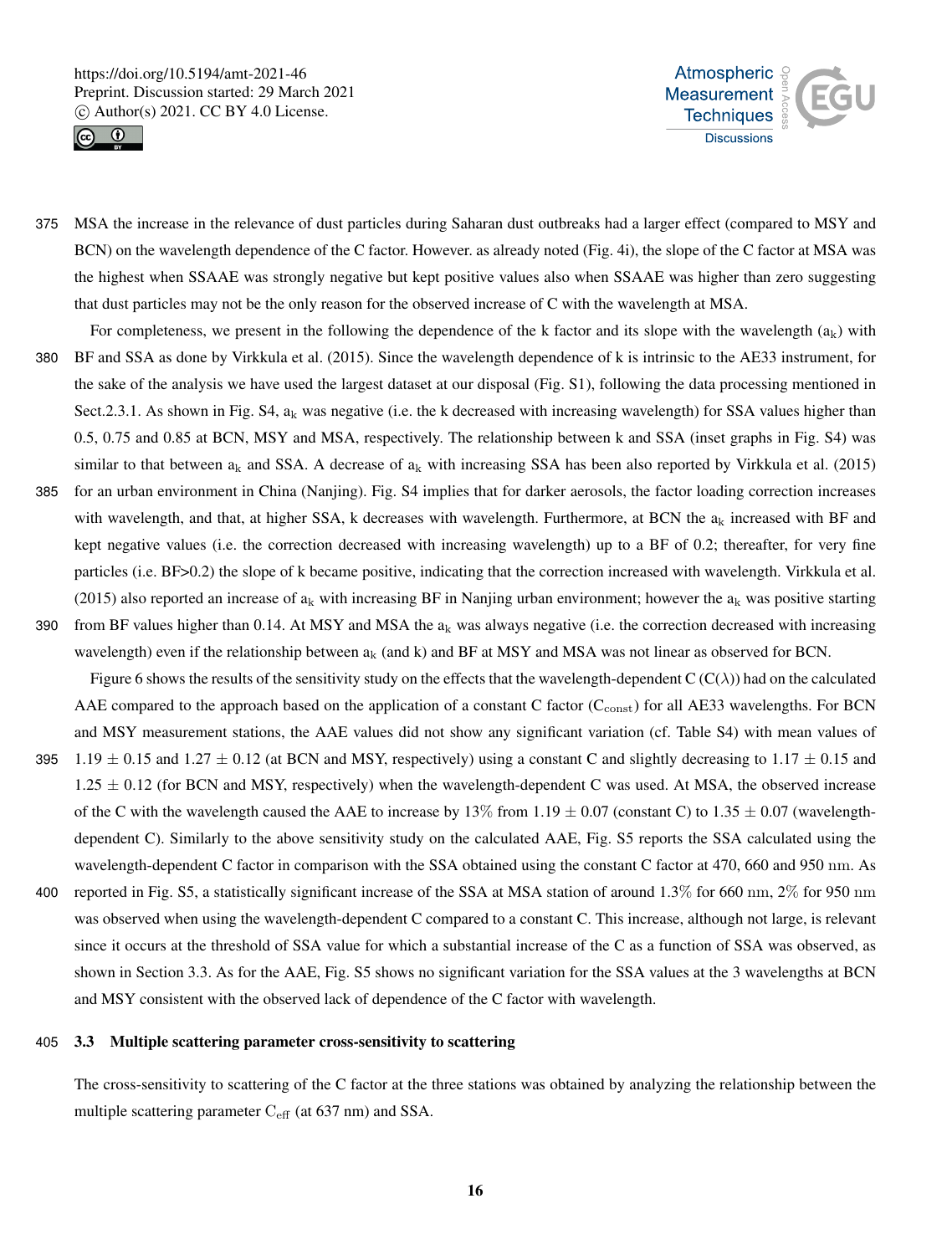





Figure 6. The absorption Ångström exponent (AAE) calculated with a constant  $C_{\text{const}}$  and the wavelength-dependent  $C(\lambda)$  for all stations. Box plots have been obtained as in Figs. 2 and 3, with the markers indicating the mean AAE values.

SSA was obtained independently at 637 nm using simultaneous MAAP and nephelometer data.  $C_{\text{eff}}$  was obtained through eq. (5) using the AE33 attenuation coefficient extrapolated at 637 nm using the AAE from AE33 and the MAAP absorption 410 coefficients at 637 nm. The analysis was performed with SSA measurements binned using Freedman and Diaconis (1981) criteria, and with the average  $C_{\text{eff}}$  obtained for each bin. The fit of the binned multiple scattering parameter (eq. 5) following eq. (9) yields the experimental values of both  $C_f$  and  $m_s$ .

Figure 7c and Table 1 show the results of the fit for BCN, MSY and MSA for both filter tapes: the TFE-coated glass filter tape (M8020) and the currently distributed M8060 filter tape. For the TFE-coated glass filter tape, it was found a constant of 2.21  $\pm$ 415 0.01 and a cross-sensitivity to scattering of 1.8  $\pm$  0.1 at MSY, and of 1.96  $\pm$  0.02 and 3.4  $\pm$  0.1 % for C<sub>f</sub> and m<sub>s</sub>, respectively, at MSA. For the M8060 filter tape, the fit yields a multiple scattering constant  $C_f$  of 2.50  $\pm$  0.02 and a cross-sensitivity to scattering of 1.6  $\pm$  0.3 % at BCN, a  $C_f$  of 1.96  $\pm$  0.01 and a m<sub>s</sub> of 3.0  $\pm$  0.1 % at MSY, and a constant  $C_f$  of 1.82  $\pm$  0.02 and

a m<sub>s</sub>  $4.9 \pm 0.1$  % at MSA.

- As a consequence of the cross-sensitivity to scattering we can appreciate in Fig. 7a, 7b, 7d, and 7e an up to 3-fold increase of 420 C for SSA>0.95. This significant increase of the C factor at high SSA, if not accounted for, can lead to a large overestimation of both the eBC concentrations and the absorption coefficients. This effect can have a larger impact at sites where very high SSA values are typically observed as remote arctic sites, mountain-top sites, or sites where aerosol is dominated by mineral dust, among others (Collaud Coen et al., 2004; Pandolfi et al., 2014b, 2018), as well as in places where there are trends of increasing or decreasing SSA (Collaud Coen et al., 2020). This cross-sensitivity to scattering of the filter explains the higher
- 425 C factors obtained on average at these types of sites (Table 1) and suggests the need of using either a site-specific C, or a C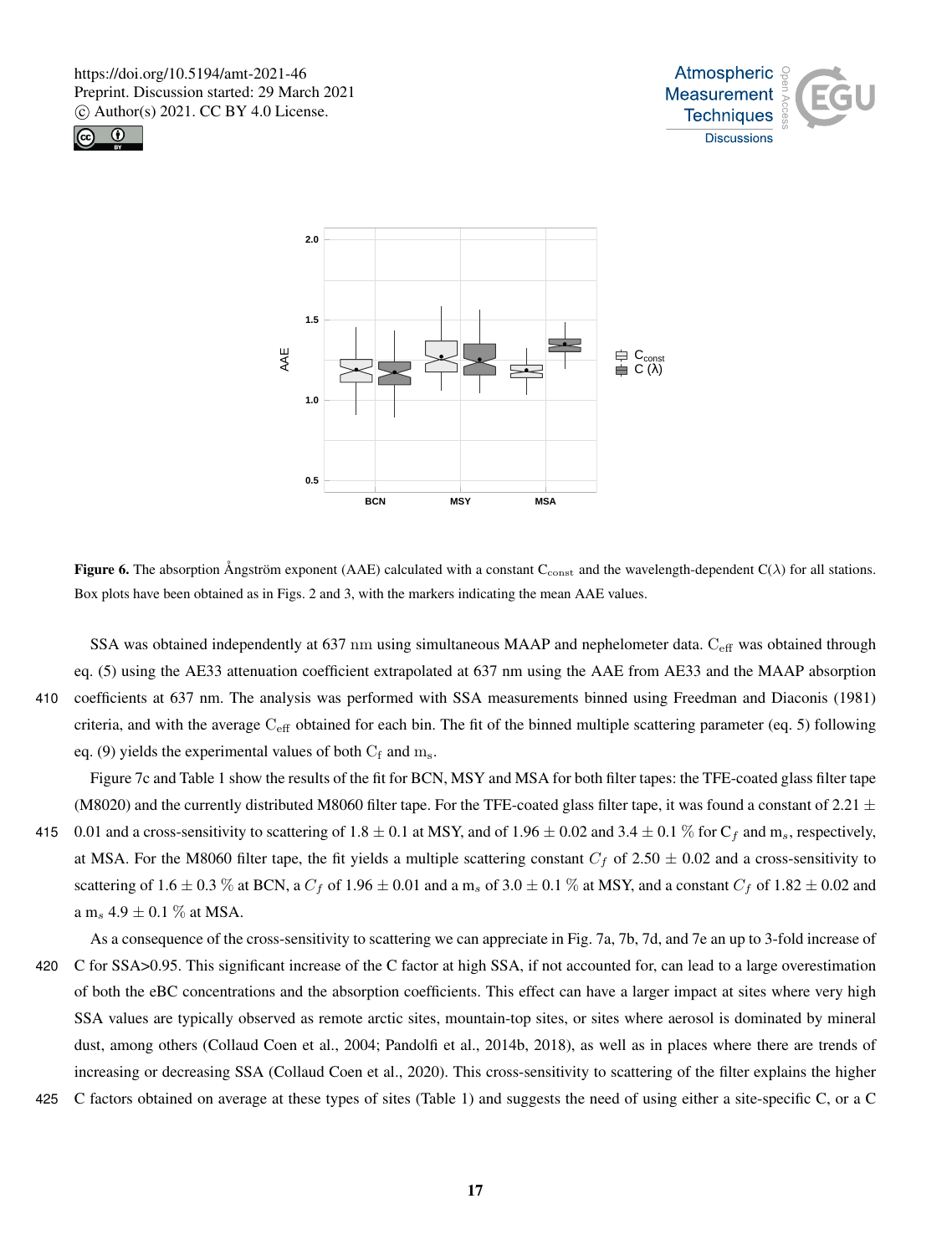



Table 1. AE33 multiple scattering parameter C for some measurement stations (included BCN, MSY and MSA) and cross-sensitivity to scattering for BCN, MSY and MSA station compared to literature values for AE33 TFE-coated glass (M8020, TFE in the table). Different approaches, as explained in Section 3.1, have been used to obtain the factor C.

| Site                  | <b>Characteristics</b> | Filter type | Reference                | $\mathcal{C}$   | $C_{\text{Deming}}$ | $C_f$           | $m_s$ $(\%)$  |
|-----------------------|------------------------|-------------|--------------------------|-----------------|---------------------|-----------------|---------------|
| <b>Barcelona</b>      | Urban background       | <b>TFE</b>  | This study               | $2.29 \pm 0.49$ | $1.99 \pm 0.02$     |                 |               |
|                       |                        | M8060       | This study               | $2.44 \pm 0.57$ | $2.20 + 0.02$       | $2.50 + 0.02$   | $1.6 + 0.3$   |
| Leipzig               | Urban background       | <b>TFE</b>  | Müller $(2015)$          | 3.2             |                     |                 |               |
|                       |                        | <b>TFE</b>  | Bernardoni et al. (2020) |                 | 2.78                |                 |               |
| Rome                  | Urban background       | M8060       | Valentini et al. (2020a) | 2.66            |                     |                 |               |
| Klagenfurt            | Urban background       | <b>TFE</b>  | Drinovec et al. (2020)   | 1.57            |                     |                 |               |
| <b>Montseny</b>       | Regional background    | <b>TFE</b>  | This study               | $2.29 + 0.46$   | $2.05 + 0.02$       | $2.21 + 0.01$   | $1.8 + 0.1$   |
|                       |                        | M8060       | This study               | $2.23 \pm 0.30$ | $2.13 \pm 0.01$     | $1.96 \pm 0.01$ | $3.0 \pm 0.1$ |
| <b>Montsec d'Ares</b> | Mountain-top           | <b>TFE</b>  | This study               | $2.36 \pm 0.59$ | $2.21 \pm 0.03$     | $1.96 \pm 0.02$ | $3.4 \pm 0.1$ |
|                       |                        | M8060       | This study               | $2.51 + 0.71$   | $2.05 + 0.02$       | $1.82 + 0.02$   | $4.9 + 0.1$   |
| Mt. Bachelor          | Mountain-top           | <b>TFE</b>  | Laing et al. $(2020)$    | 4.24            |                     |                 |               |

that takes into account the SSA measured by an independent absorption method. This effect needs to be taken into account for climate studies.

We interpreted the differences in the obtained  $C_f$  and  $m_s$  values as variations dependent on other sample properties. Size distribution and the mixing state are the most obvious. We studied the dependence of the cross-sensitivity to scattering obtained

- 430 at BCN, MSY and MSA on different optical parameters (Fig. S6, S7, S8 and S9). We found that the large C values at high SSA were mostly obtained when the sampled aerosol composition was dominated by mineral dust (such as during Saharan dust outbreaks) as demonstrated by the negative Ångström exponent of the SSA (SSAAE) at high SSA. Thus, in prior studies, negative values of the SSAAE have been associated with an aerosol mixture dominated by mineral dust (Collaud Coen et al., 2004; Ealo et al., 2016; Yus-Díez et al., 2020). Moreover, we have found AAE values higher than 1.5 above a SSA of 0.95
- 435 (Fig. S6), thus implying a relatively higher absorption fraction in the UV range whether by dust absorbing particles or by BrC aerosols (Kirchstetter et al., 2004b; Chen and Bond, 2010; Zotter et al., 2017; Forello et al., 2019, 2020). Furthermore, we have found, as already mentioned in Sect. 3.2, different behaviour of the C and the factor loading,k, at MSA versus BCN and MSY; Fig. S7, S8, S9 show an increase of the C factor with increasing SSA, decreasing BF, and a SSAAE<0, which can be related to the larger relevance of absorbing dust particles. Fig. S7 and S8 shows that at BCN, while the BF remains constant with an
- 440 increasing SSA, k decreases, yet the C factor does not show a great increase. This description for our set of sites is coherent with the different aerosol sources, especially the common Saharan dust outbreaks affecting the WMB (Escudero et al., 2005; Querol et al., 2004, 2009b, a; Ealo et al., 2016; Querol et al., 2019; Yus-Díez et al., 2020).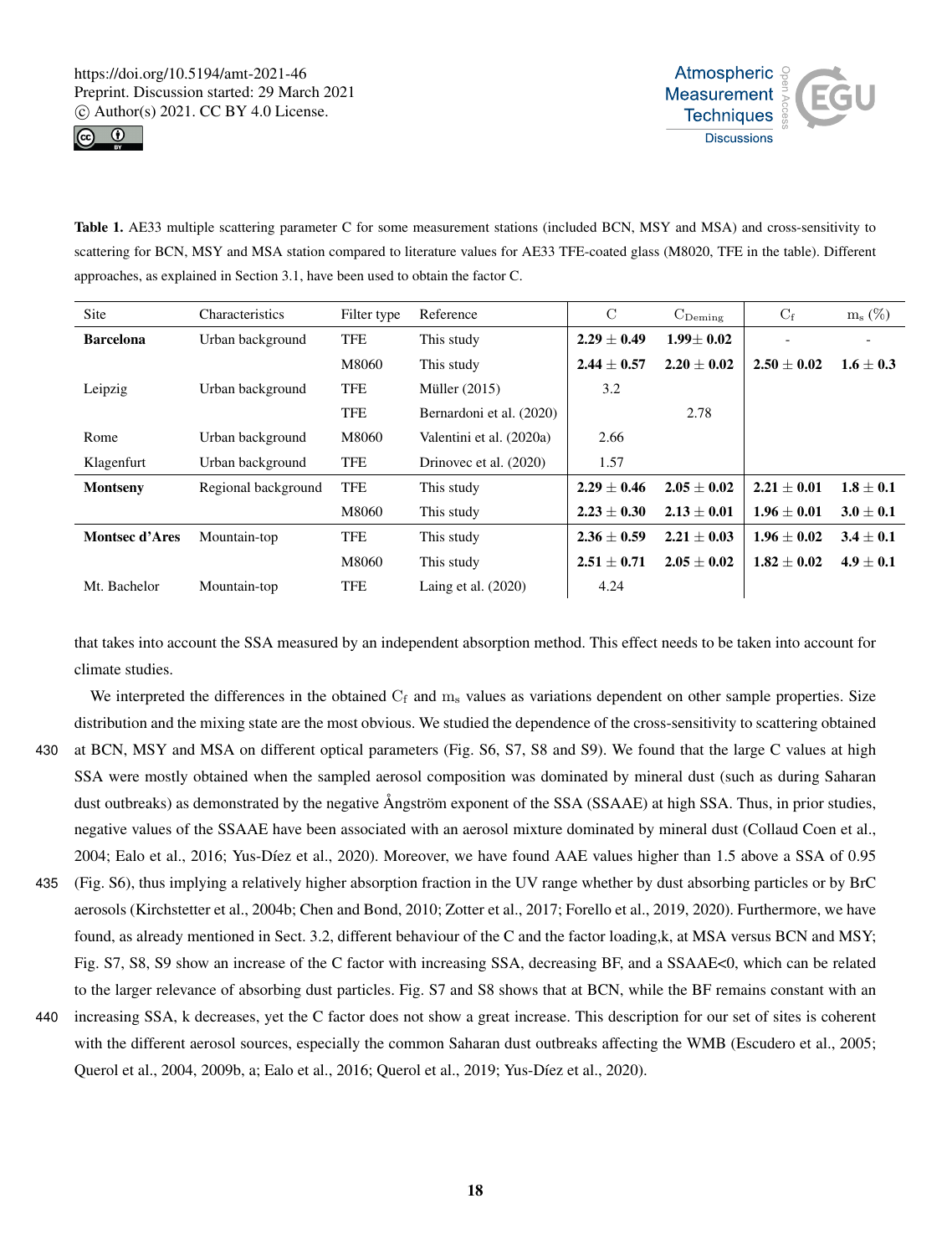





Figure 7. Cross-sensitivity to scattering analysis for TFE-coated glass tape (also known as M8020, upper panel) and M8060 filter tape (lower panel) for BCN (c), MSY (a,d) and MSA (b,e) stations obtained by attenuation coefficients from the AE33, absorption coefficients from the MAAP photometer and scattering coefficients from the integrating nephelometer. Each data point represents the mean, and the vertical bars the first and third quartile for each bin. Multiple scattering constant,  $C_f$  and cross-sensitivity to scattering, m<sub>s</sub>, are determined by fitting eq. (9) to the binned data.

# 4 Conclusions

The multiple scattering parameter C for the AE33 dual-spot aethalometer using different tapes materials, the previously used 445 TFE-coated glass and the currently used M8060 filter tapes, has been analyzed using data collected at three different background stations in NE Spain: an urban background station in Barcelona, BCN, a regional background station at Montseny,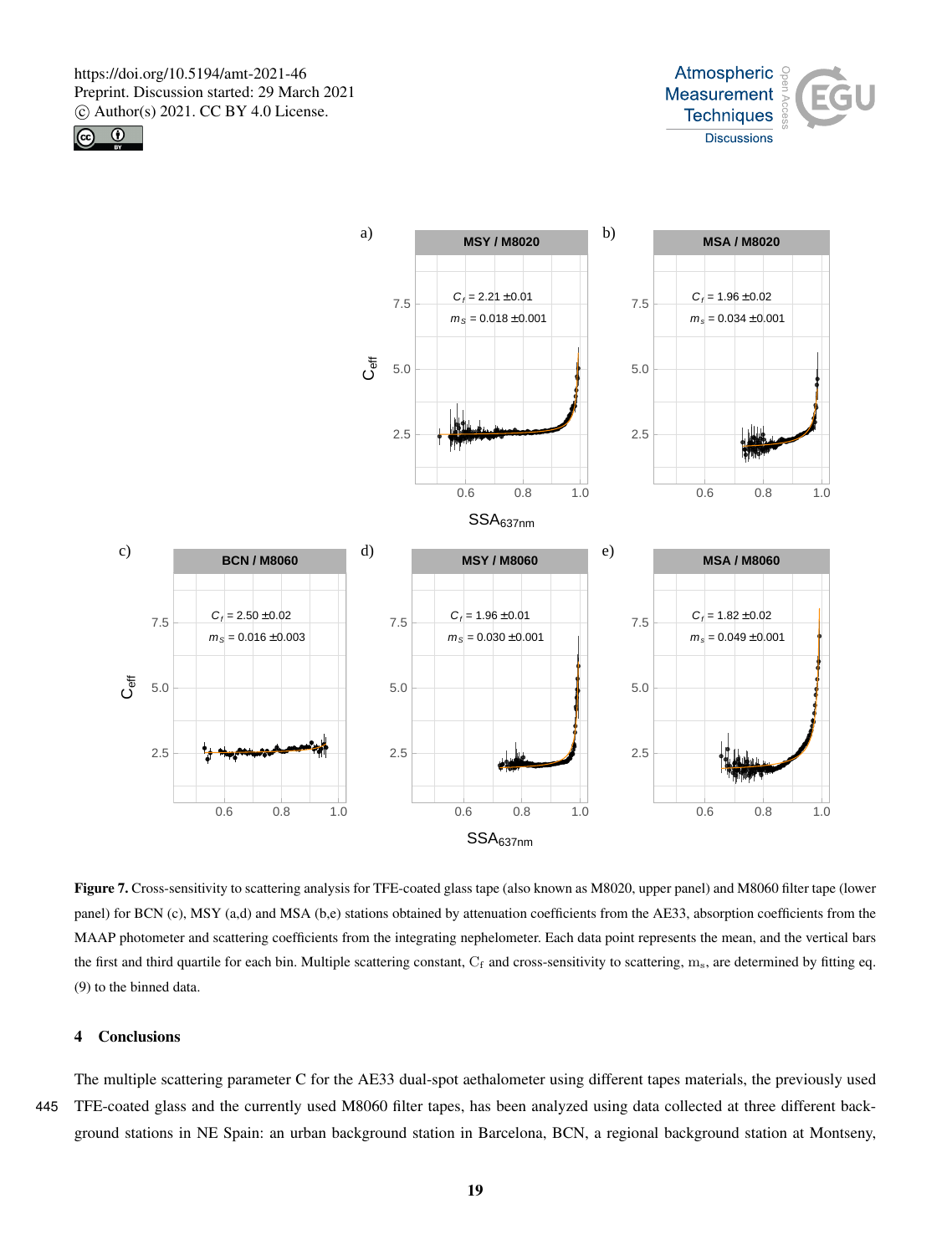



MSY, and a mountain-top station at Montsec d'Ares, MSA. We obtained the C correction factor comparing the AE33 attenuation coefficient measurements with the absorption coefficients measured by a MAAP and used simultaneous scattering measurements from an integrating nephelometer for analyzing the cross-sensitivity to scattering. Moreover, we analyzed the C 450 wavelength dependence at the three sites comparing the AE33 attenuation coefficient measurements with the multi-wavelength PP\_UniMI absorption coefficients.

We have found an average multiple scattering parameter C at 637 nm of 2.29, 2.29, 2.36 for the TFE-coated glass filter tape (M8020) and of 2.44, 2.23 and 2.51 for the M8060 filter tape, for BCN, MSY and MSA measurement stations, respectively. The obtained C factor showed a seasonal variability at MSY and MSA with a maximum at summer due to the changes in

455 the physical-chemical aerosol properties. A larger fraction of dust particles and formation of secondary organic aerosols and secondary sulfates likely explained the observed increase of C in summer. However, at the urban background station of BCN the values remain fairly constant throughout the year.

We also analyzed the wavelength dependence of C for the M8060 filter tape for BCN, MSY and MSA. We found a statistically significant increase with the wavelength, from 3.47 for 370 nm to 4.03 for 950 nm for the mountain-top station of MSA,

- 460 whereas at BCN an MSY background stations no statistically significant dependence was found. The wavelength-dependence of C at the mountain station was in part due to the predominance of dust particles during Saharan dust outbreaks at this station. We also investigated the effect of considering a wavelength-dependent C at MSA station compared with a constant C on the absorption Ångström exponent (AAE) and the single scattering albedo (SSA) through sensitivity tests. Results revealed an increase of the AAE by 13% and an increase of the SSA by 1.3% when using the wavelength-dependent C factor compared to
- 465 using a constant C factor (i.e. with no  $\lambda$ -dependence). This effect may impact any source apportionment method which takes into account the multi-wavelength absorption values from the AE33 (e.g. the Aethalometer model). Furthermore, although no statistically significant difference with wavelength was found for the C factor for BCN and MSY, using a wavelength-dependent C instead of a constant one has the potential of modifying the results from the derived intensive optical properties and source apportionment models.
- 470 We presented a novel approach for analyzing the cross-sensitivity to scattering of the C correction factor. This approach consisted in fitting the measurements of the C versus SSA. The fits provided the constant  $C_f$  and a cross-sensitivity factor  $m<sub>S</sub>$ . We have applied the fits to the TFE-coated glass filter tape at MSY and MSA and we obtained similar results for the cross-sensitivity factor (1.8±0.1% and 3.4±0.1%, respectively) compared to those reported in the literature (around 1-1.5 %). For the first time here we characterized the cross-sensitivity to scattering also of the new M8060 filter tape. We obtained a
- 475 cross-sensitivity to scattering for the M8060 of  $1.6\pm0.3\%$ ,  $3.0\pm0.1\%$  and  $4.9\pm0.1\%$  for BCN, MSY and MSA, respectively. The multiple scattering parameter,  $C_f$  for each station and filter tape obtained from the fit for the TFE-coated glass filter tape is  $C_f = 2.21 \pm 0.01$  at MSY, and  $C_f = 1.96 \pm 0.02$  at MSA. The M8060 filter tape values are:  $C_f = 2.50 \pm 0.02$  at BCN,  $C_f = 1.96 \pm 0.01$  at MSY, and  $C_f = 1.82 \pm 0.02$  at MSA. The consequence of this cross-sensitivity to scattering is the large increase of the C values, up to 3-fold, for SSA values above 0.9-0.95. As a result of this large increase, actual absorption
- 480 coefficients and eBC concentrations are much lower than those reported by the AE33 when the aerosol particles measured have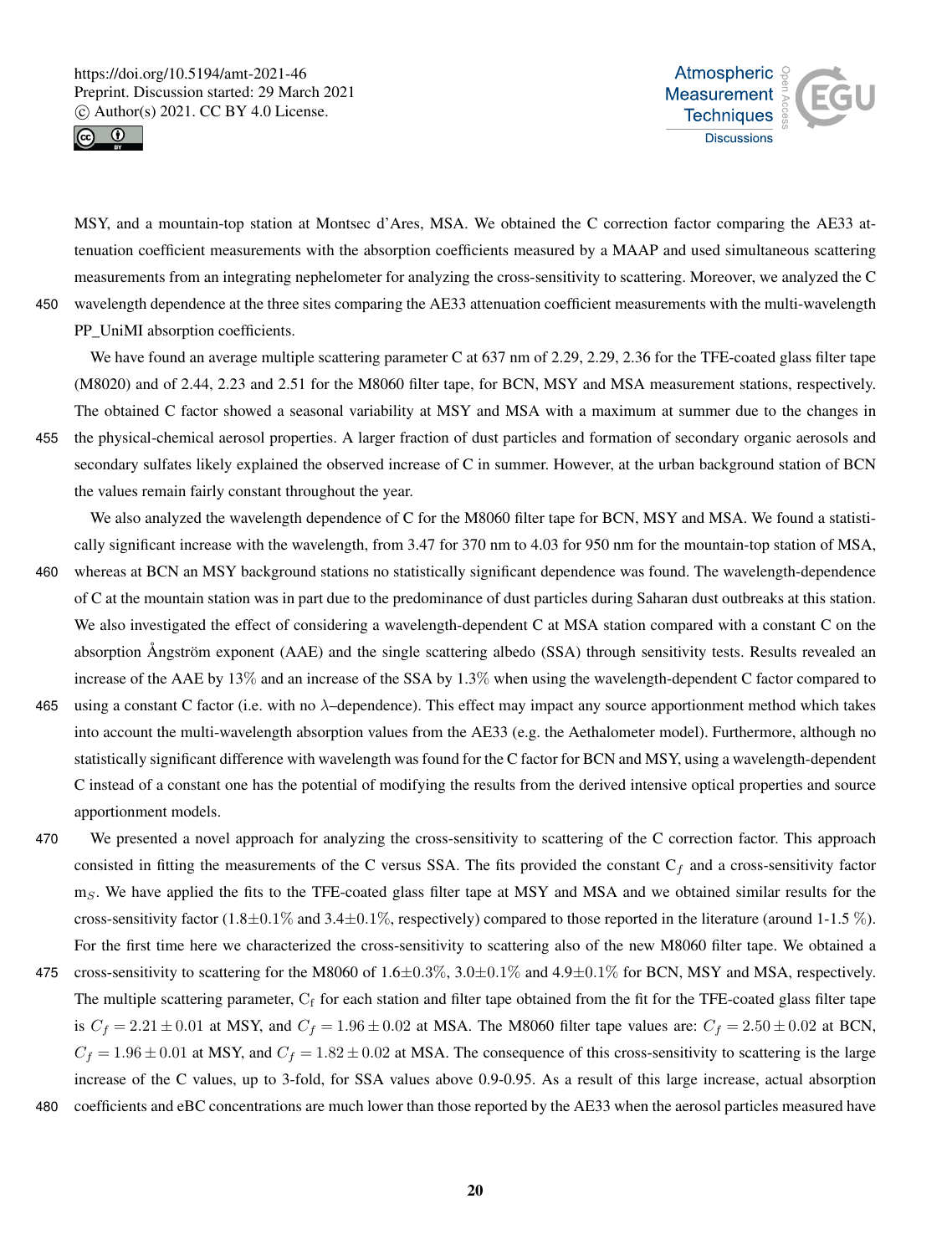

station



a high SSA (e.g. aged particles, desert dust particle outbreaks, etc.). The effect of this cross-sensitivity to scattering pattern of C is responsible for the higher C values measured at mountain-top and Arctic measurement stations.

The methodology of this study for the C correction factor analysis is of great importance for the retrieval of more accurate aerosol absorption coefficients and equivalent black carbon concentrations at several wavelengths from AE33 instruments. 485 With the approach presented here, the wavelength dependence of the C factor and its cross-sensitivity to scattering can be derived. The C values obtained in this work for different station types (urban, regional, remote) may serve as reference for similar background measurement sites where the same methodology cannot be applied. Yet, discrepancies may arise due to the possible differences in aerosol sources at different sites and, accordingly, to the different aerosol particles compositions and mixing states. Similar analysis for other measurement sites with similar features may reduce the uncertainties around the 490 applicability of the results presented here to other stations.

Appendix A: Absorption coefficient relationship between a MAAP and a PP\_UniMI polar photometer for MSA

This appendix aims to show the result of applying the same methodology as in Section 3.1 of Valentini et al. (2020b) to the PP\_UniMI analyzed dataset for obtaining the bias for the MSA station in the absorption coefficient measurements between the 495 MAAP and the PP\_UniMI polar photometer A1. It consists on the application of a Deming regression fit, which results in a slope of  $0.81 \pm 0.01$  for our dataset.

*Code and data availability.* The Montseny and Montsec data sets used for this publication are accessible online on the WDCA (World Data Centre for Aerosols) web page: http://ebas.nilu.no. The Barcelona data sets were collected within different national and regional projects and/or agreements and are available upon request. The code used for analysis can be obtained upon request to the corresponding author.

500 *Author contributions.* DC, SV, RV and VB performed and analyzed the measurements with the PP\_UniMI polar photometer. NP, CR, MP, AA and JYD carried out the maintenance and supervision of the BCN, MSY and MSA supersites. AA, GM, MP and XQ played a crucial role in the processes of shaping the manuscript structure as well as helping with the data analysis. JYD developed the data process, the analysis of the results, and summarized and expressed them in this manuscript. All authors provided advice regarding the manuscript structure and content as well as contributed to the writing of the final manuscript.

505 *Competing interests.* At the time of the research, MR and MI were also employed by the manufacturer of the Aethalometer AE33.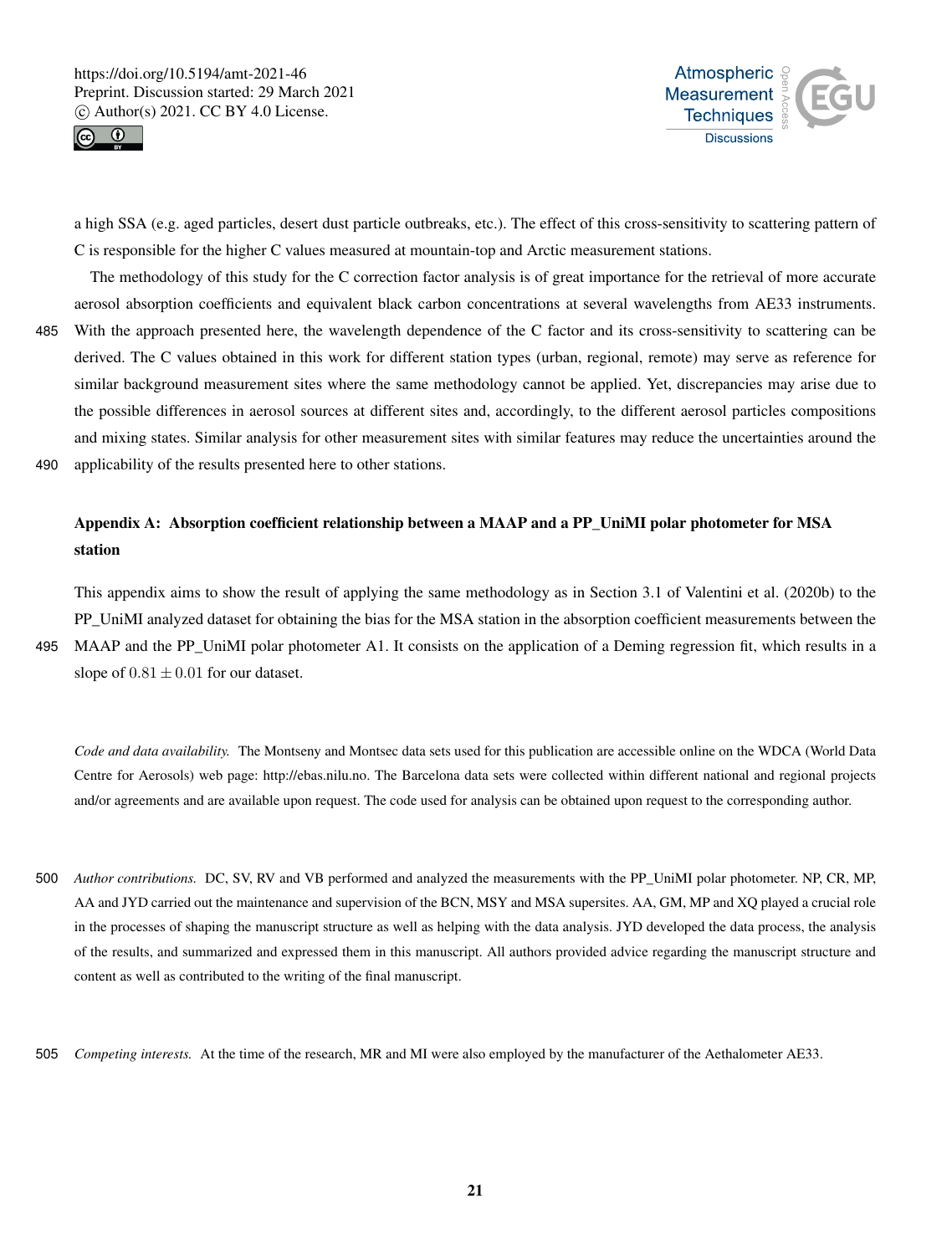





Figure A1. Comparison between the aerosol absorption coefficient measured by PP\_UniMI on sample spots ( $\sigma_{ap\_PP\_UniMI}$ ) and the MAAP photometer ( $\sigma_{ap\_MAAP}$ ).

*Acknowledgements.* Measurements at Spanish sites (Barcelona, Montseny and Montsec d'Ares) were supported by the Spanish Ministry of Economy, Industry and Competitiveness and I+D+I "Retos Colaboración" funds under the CAIAC project (PID2019-108990PB-100), by the Generalitat de Catalunya (AGAUR 2017 SGR41 and the DGQA) and the European Commission via ACTRIS-IMP (project 871115). We acknowledge support of the COST Action CA16109 COLOSSAL. GM acknowledges support from the Slovenian Research Agency program 510 P1-0385 "Remote sensing of atmospheric properties". IDAEA-CSIC is a Centre of Excellence Severo Ochoa (Spanish Ministry of Science and Innovation, Project CEX2018-000794-S).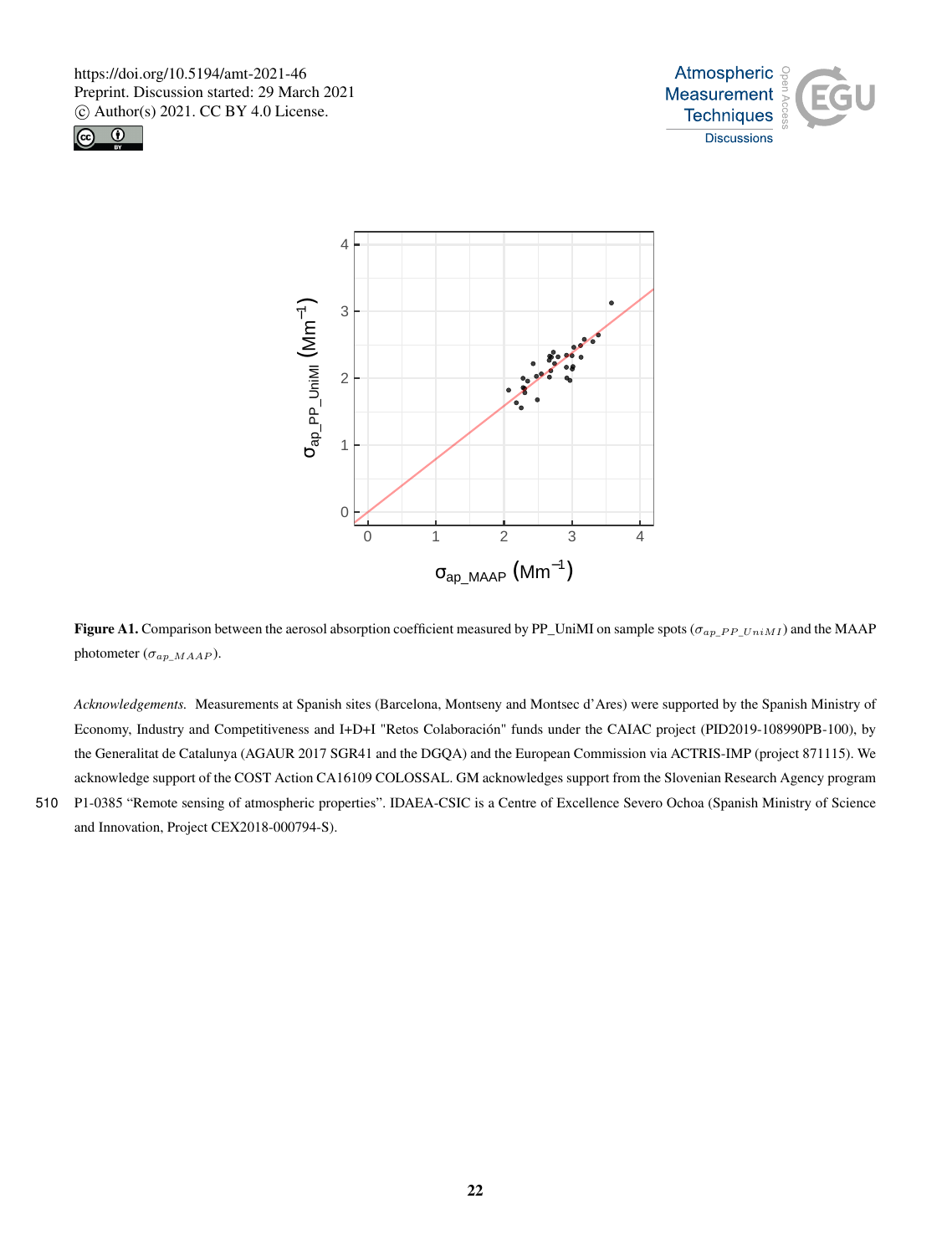



#### References

Ajtai, T., Filep, Á., Schnaiter, M., Linke, C., Vragel, M., Bozóki, Z. Á., Szabó, G., and Leisner, T.: A novel multi-wavelength photoacoustic spectrometer for the measurement of the UV-vis-NIR spectral absorption coefficient of atmospheric aerosols, Journal of Aerosol Science,

515 41, 1020–1029, https://doi.org/10.1016/j.jaerosci.2010.07.008, 2010.

- Alfaro, S., Lafon, S., Rajot, J., Formenti, P., Gaudichet, A., and Maille, M.: Iron oxides and light absorption by pure desert dust: An experimental study, Journal of Geophysical Research: Atmospheres, 109, 2004.
- Amato, F., Querol, X., Alastuey, A., Pandolfi, M., Moreno, T., Gracia, J., and Rodriguez, P.: Evaluating urban PM10 pollution benefit induced by street cleaning activities, Atmospheric Environment, 43, 4472–4480, 2009.
- 520 Andreae, M. O. and Gelencsér, A.: Black carbon or brown carbon? the nature of light-absorbing carbonaceous aerosols, Atmospheric Chemistry and Physics, 6, 3131–3148, https://doi.org/10.5194/acp-6-3131-2006, 2006.
	- Arnott, W. P., Hamasha, K., Moosmüller, H., Sheridan, P. J., and Ogren, J. A.: Towards aerosol light-absorption measurements with a 7 wavelength aethalometer: Evaluation with a photoacoustic instrument and 3-wavelength nephelometer, Aerosol Science and Technology, 39, 17–29, https://doi.org/10.1080/027868290901972, 2005.
- 525 Backman, J., Schmeisser, L., Virkkula, A., Ogren, J. A., Asmi, E., Starkweather, S., Sharma, S., Eleftheriadis, K., Uttal, T., Jefferson, A., Bergin, M., Makshtas, A., Tunved, P., and Fiebig, M.: On Aethalometer measurement uncertainties and an instrument correction factor for the Arctic, Atmospheric Measurement Techniques, 10, 5039–5062, https://doi.org/10.5194/amt-10-5039-2017, 2017.
	- Bergametti, G., Dutot, A.-L., Buat-Menard, P., Losno, R., and Remoudaki, E.: Seasonal variability of the elemental composition of atmospheric aerosol particles over the northwestern Mediterranean, Tellus B: Chemical and Physical Meteorology, 41, 353–361, 1989.
- 530 Bergstrom, R. W., Pilewskie, P., Russell, P. B., Redemann, J., Bond, T. C., Quinn, P. K., and Sierau, B.: Spectral absorption properties of atmospheric aerosols, Atmospheric Chemistry and Physics, 7, 5937–5943, https://doi.org/10.5194/acp-7-5937-2007, 2007.
	- Bernardoni, V., Valli, G., and Vecchi, R.: Set-up of a multi wavelength polar photometer for off-line absorption coefficient measurements on 1-h resolved aerosol samples, Journal of Aerosol Science, 107, 84 – 93, https://doi.org/https://doi.org/10.1016/j.jaerosci.2017.02.009, http://www.sciencedirect.com/science/article/pii/S0021850216301549, 2017.
- 535 Bernardoni, V., Ferrero, L., Bolzacchini, E., Forello, A. C., Gregori, A., Mo, G., Prati, P., Rigler, M., Santagostini, L., Soldan, F., Valli, G., and Vecchi, R.: Determination of Aethalometer multiple-scattering enhancement parameters and impact on source apportionment during the winter 2017-2018 EMEP / ACTRIS / COLOSSAL campaign in Milan ., 2020.
	- Bond, T. C., Anderson, T. L., and Campbell, D.: Calibration and Intercomparison of Filter-Based Measurements of Visible Light Absorption by Aerosols, Aerosol Science and Technology, 30, 582–600, https://doi.org/10.1080/027868299304435, 1999.
- 540 Bond, T. C., Doherty, S. J., Fahey, D., Forster, P., Berntsen, T., DeAngelo, B., Flanner, M., Ghan, S., Kärcher, B., Koch, D., et al.: Bounding the role of black carbon in the climate system: A scientific assessment, Journal of Geophysical Research: Atmospheres, 118, 5380–5552, 2013.
	- Brean, J., Beddows, D., Shi, Z., Temime-Roussel, B., Marchand, N., Querol, X., Alastuey, A., Minguillón, M. C., and Harrison, R. M.: Molecular insights into new particle formation in Barcelona, Spain, Atmospheric Chemistry and Physics, 20, 10 029–10 045, 2020.
- 545 Brines, M., Dall'Osto, M., Beddows, D. C., Harrison, R. M., and Querol, X.: Simplifying aerosol size distributions modes simultaneously detected at four monitoring sites during SAPUSS, Atmospheric Chemistry and Physics, 14, 2973–2986, https://doi.org/10.5194/acp-14- 2973-2014, 2014.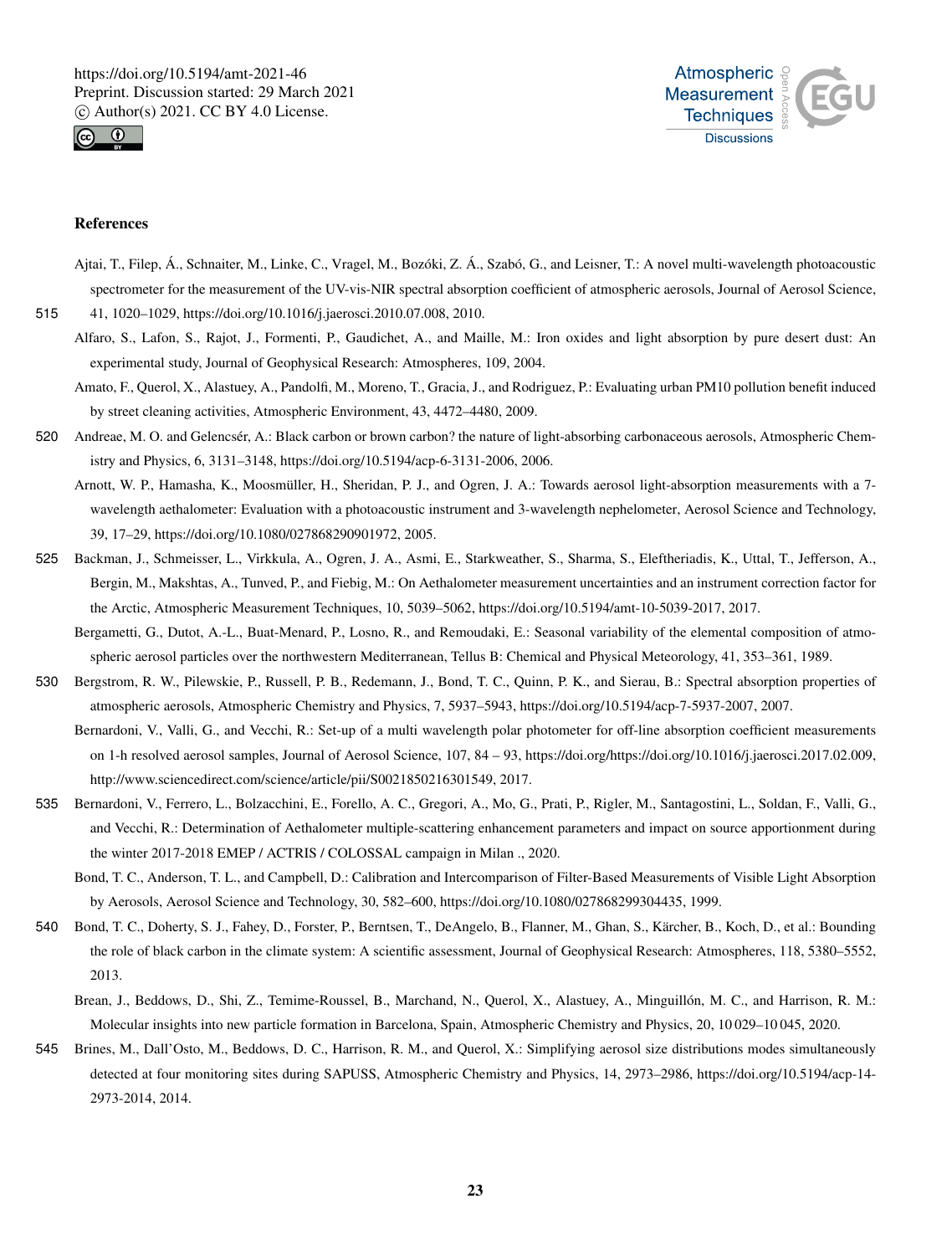



- Brines, M., Dall'Osto, M., Beddows, D. C., Harrison, R. M., Gómez-Moreno, F., Núñez, L., Artíñano, B., Costabile, F., Gobbi, G. P., Salimi, F., Morawska, L., Sioutas, C., and Querol, X.: Traffic and nucleation events as main sources of ultrafine particles in high-insolation 550 developed world cities, Atmospheric Chemistry and Physics, 15, 5929–5945, https://doi.org/10.5194/acp-15-5929-2015, 2015.
	- Cappa, C. D., Zhang, X., Russell, L. M., Collier, S., Lee, A. K., Chen, C. L., Betha, R., Chen, S., Liu, J., Price, D. J., Sanchez, K. J., McMeeking, G. R., Williams, L. R., Onasch, T. B., Worsnop, D. R., Abbatt, J., and Zhang, Q.: Light Absorption by Ambient Black and Brown Carbon and its Dependence on Black Carbon Coating State for Two California, USA, Cities in Winter and Summer, Journal of Geophysical Research: Atmospheres, 124, 1550–1577, https://doi.org/10.1029/2018JD029501, 2019.
- 555 Chen, Y. and Bond, T. C.: Light absorption by organic carbon from wood combustion., Atmospheric Chemistry & Physics, 10, 2010. Collaud Coen, M., Weingartner, E., Schaub, D., Hueglin, C., Corrigan, C., Henning, S., Schwikowski, M., and Baltensperger, U.: Saharan dust events at the Jungfraujoch: detection by wavelength dependence of the single scattering albedo and first climatology analysis, pp. 2465–2480, 2004.
- Collaud Coen, M., Weingartner, E., Apituley, A., Ceburnis, D., Fierz-Schmidhauser, R., Flentje, H., Henzing, J. S., Jennings, S. G., Moerman, 560 M., Petzold, A., Schmid, O., and Baltensperger, U.: Minimizing light absorption measurement artifacts of the Aethalometer: Evaluation of five correction algorithms, Atmospheric Measurement Techniques, 3, 457–474, https://doi.org/10.5194/amt-3-457-2010, 2010.
	- Collaud Coen, M., Andrews, E., Lastuey, A., Petkov Arsov, T., Backman, J., Brem, B. T., Bukowiecki, N., Couret, C., Eleftheriadis, K., Flentje, H., Fiebig, M., Gysel-Beer, M., Hand, J. L., Hoffer, A., Hooda, R., Hueglin, C., Joubert, W., Keywood, M., Eun Kim, J., Kim, S. W., Labuschagne, C., Lin, N. H., Lin, Y., Lund Myhre, C., Luoma, K., Lyamani, H., Marinoni, A., Mayol-Bracero, O. L., Mihalopoulos,
- 565 N., Pandolfi, M., Prats, N., Prenni, A. J., Putaud, J. P., Ries, L., Reisen, F., Sellegri, K., Sharma, S., Sheridan, P., Patrick Sherman, J., Sun, J., Titos, G., Torres, E., Tuch, T., Weller, R., Wiedensohler, A., Zieger, P., and Laj, P.: Multidecadal trend analysis of in situ aerosol radiative properties around the world, Atmospheric Chemistry and Physics, 20, 8867–8908, https://doi.org/10.5194/acp-20-8867-2020, 2020.
	- Corbin, J. C., Pieber, S. M., Czech, H., Zanatta, M., Jakobi, G., Massabò, D., Orasche, J., El Haddad, I., Mensah, A. A., Stengel, B., Drinovec,
- 570 L., Mocnik, G., Zimmermann, R., Prévôt, A. S., and Gysel, M.: Brown and Black Carbon Emitted by a Marine Engine Operated on Heavy Fuel Oil and Distillate Fuels: Optical Properties, Size Distributions, and Emission Factors, Journal of Geophysical Research: Atmospheres, 123, 6175–6195, https://doi.org/10.1029/2017JD027818, 2018.
	- Dayan, U., Ricaud, P., Zbinden, R., and Dulac, F.: Atmospheric pollution over the eastern Mediterranean during summer–a review, Atmospheric Chemistry and Physics, 17, 13 233, 2017.
- 575 Drinovec, L., Močnik, G., Zotter, P., Prévôt, A., Ruckstuhl, C., Coz, E., Rupakheti, M., Sciare, J., Müller, T., Wiedensohler, A., and Hansen, A. D. A.: The "dual-spot" Aethalometer: an improved measurement of aerosol black carbon with real-time loading compensation, Atmospheric Measurement Techniques, 8, 1965–1979, 2015.
	- Drinovec, L., Gregoric, A., Zotter, P., Wolf, R., Anne Bruns, E., Bruns, E. A., Prevot, A. S., Favez, O., Sciare, J., Arnold, I. J., Chakrabarty, R. K., Moosmüller, H., Filep, A., and Mocnik, G.: The filter-loading effect by ambient aerosols in filter absorption photometers depends on
- 580 the coating of the sampled particles, Atmospheric Measurement Techniques, 10, 1043–1059, https://doi.org/10.5194/amt-10-1043-2017, 2017.
	- Drinovec, L., Sciare, J., Stavroulas, I., Bezantakos, S., Pikridas, M., Unga, F., Savvides, C., Višić, B., Remškar, M., and Močnik, G.: A new optical-based technique for real-time measurements of mineral dust concentration in PM10 using a virtual impactor, Atmospheric Measurement Techniques Discussions, 2, 1–19, https://doi.org/10.5194/amt-2019-506, 2020.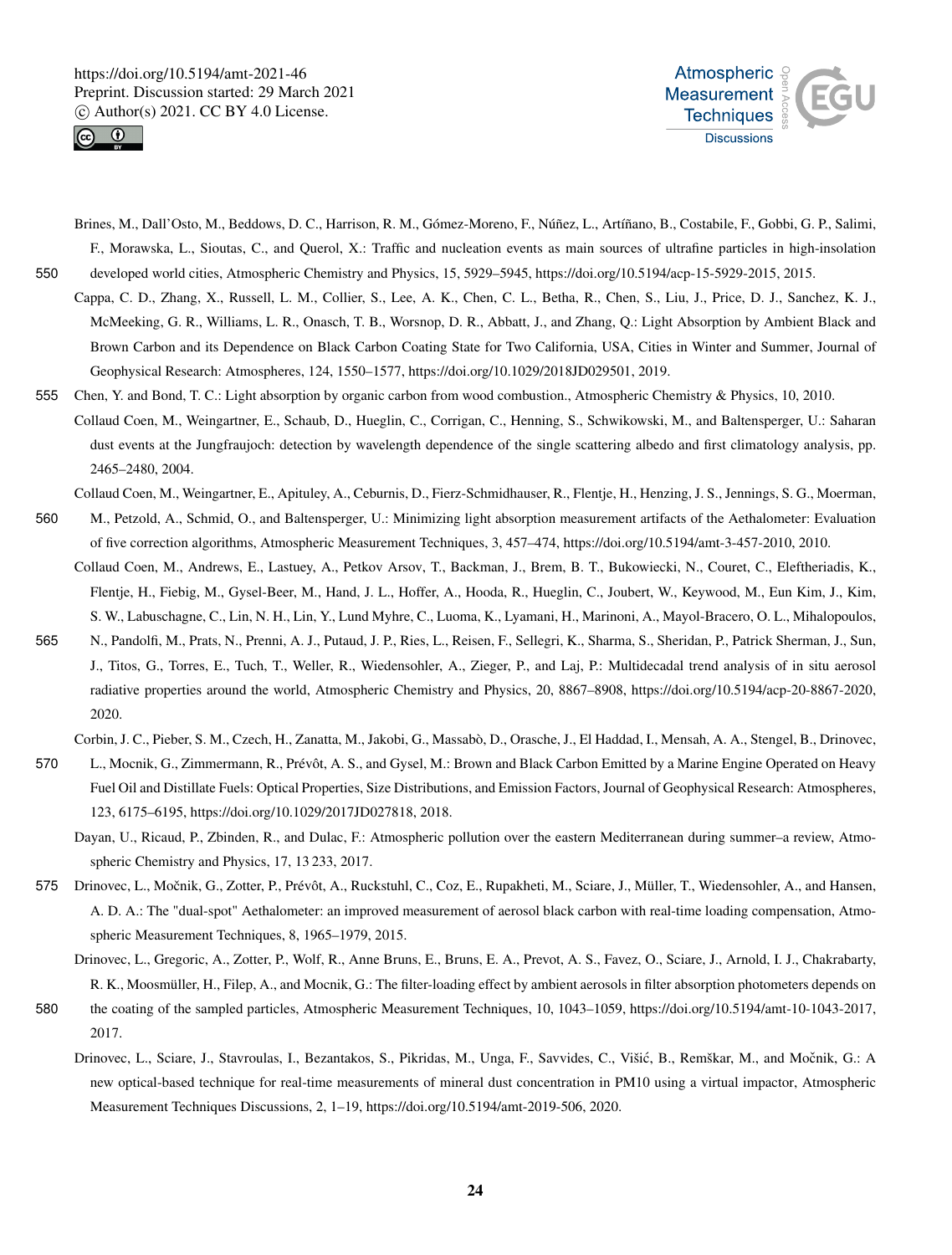



585 Ealo, M., Alastuey, A., Ripoll, A., Pérez, N., Minguillón, M. C., Querol, X., and Pandolfi, M.: Detection of Saharan dust and biomass burning events using near-real-time intensive aerosol optical properties in the north-western Mediterranean, Atmospheric Chemistry and Physics, 16, 12 567–12 586, 2016.

- 590 Escudero, M., Castillo, S., Querol, X., Avila, A., Alarcón, M., Viana, M. M., Alastuey, A., Cuevas, E., and Rodríguez, S.: Wet and dry African dust episodes over eastern Spain, Journal of Geophysical Research: Atmospheres, 110, https://doi.org/10.1029/2004JD004731, https://agupubs.onlinelibrary.wiley.com/doi/abs/10.1029/2004JD004731, 2005.
- Forello, A. C., Bernardoni, V., Calzolai, G., Lucarelli, F., Massabò, D., Nava, S., Pileci, R. E., Prati, P., Valentini, S., Valli, G., and Vecchi, R.: Exploiting multi-wavelength aerosol absorption coefficients in a multi-time source apportionment study to retrieve source-dependent 595 absorption parameters, Atmospheric Chemistry and Physics Discussions, pp. 1–26, https://doi.org/10.5194/acp-2019-123, 2019.
- Forello, A. C., Amato, F., Bernardoni, V., Calzolai, G., Canepari, S., Costabile, F., Di Liberto, L., Gualtieri, M., Lucarelli, F., Nava, S., Perrino, C., Petralia, E., Valentini, S., Valli, G., and Vecchi, R.: Gaining knowledge on source contribution to aerosol optical absorption properties and organics by receptor modelling, Atmospheric Environment, 243, 117 873, https://doi.org/10.1016/j.atmosenv.2020.117873, https://doi.org/10.1016/j.atmosenv.2020.117873, 2020.
- 600 Freedman, D. and Diaconis, P.: On the histogram as a density estimator:L2 theory, Zeitschrift für Wahrscheinlichkeitstheorie und Verwandte Gebiete, 57, 453–476, https://doi.org/10.1007/BF01025868, 1981.
	- GAW: GAW Report No. 226: Coupled Chemistry-Meteorology/Climate Modelling (CCMM): status and relevance for numerical weather prediction, atmospheric pollution and climate research, WMO, 1172, 2016.

Hansen, A., Rosen, H., and Novakov, T.: The aethaloemter- An instrument for the real-time measurement of optical absorption by particles, 605 The Science of the Total Environment, 36, 191–196, 1984.

Houghton, J.T. Ding, Y. G. D. N. M. L. P. v. d. D. X. M. K. J. C.: Contribution of Working Group I to the Third Assessment Report of the Intergovernmental Panel on Climate Change, Cambridge University Press, p. 94, 2001.

Kalivitis, N., Gerasopoulos, E., Vrekoussis, M., Kouvarakis, G., Kubilay, N., Hatzianastassiou, N., Vardavas, I., and Mihalopoulos, N.: Dust transport over the eastern Mediterranean derived from Total Ozone Mapping Spectrometer, Aerosol Robotic Network, and surface 610 measurements, Journal of Geophysical Research: Atmospheres, 112, 2007.

Kirchstetter, T. W., Novakov, T., and Hobbs, P. V.: Evidence that the spectral dependence of light absorption by aerosols is affected by organic carbon, Journal of Geophysical Research D: Atmospheres, 109, 1–12, https://doi.org/10.1029/2004JD004999, 2004a.

Kirchstetter, T. W., Novakov, T., and Hobbs, P. V.: Evidence that the spectral dependence of light absorption by aerosols is affected by organic carbon, Journal of Geophysical Research: Atmospheres, 109, 2004b.

- 615 Koçak, M., Mihalopoulos, N., and Kubilay, N.: Contributions of natural sources to high PM10 and PM2. 5 events in the eastern Mediterranean, Atmospheric Environment, 41, 3806–3818, 2007.
	- Lack, D. A., Lovejoy, E. R., Baynard, T., Pettersson, A., and Ravishankara, A. R.: Aerosol Absorption Measurement using Photoacoustic Spectroscopy: Sensitivity, Calibration, and Uncertainty Developments, Aerosol Science and Technology, 40, 697–708, https://doi.org/10.1080/02786820600803917, 2006.
- 620 Lack, D. A., Cappa, C. D., Covert, D. S., Baynard, T., Massoli, P., Sierau, B., Bates, T. S., Quinn, P. K., Lovejoy, E. R., and Ravishankara, A. R.: Bias in filter-based aerosol light absorption measurements due to organic aerosol loading: Evidence from ambient measurements, Aerosol Science and Technology, 42, 1033–1041, https://doi.org/10.1080/02786820802389277, 2008.

Ealo, M., Alastuey, A., Pérez, N., Ripoll, A., Querol, X., and Pandolfi, M.: Impact of aerosol particle sources on optical properties in urban, regional and remote areas in the north-western Mediterranean., Atmospheric Chemistry & Physics, 18, 2018.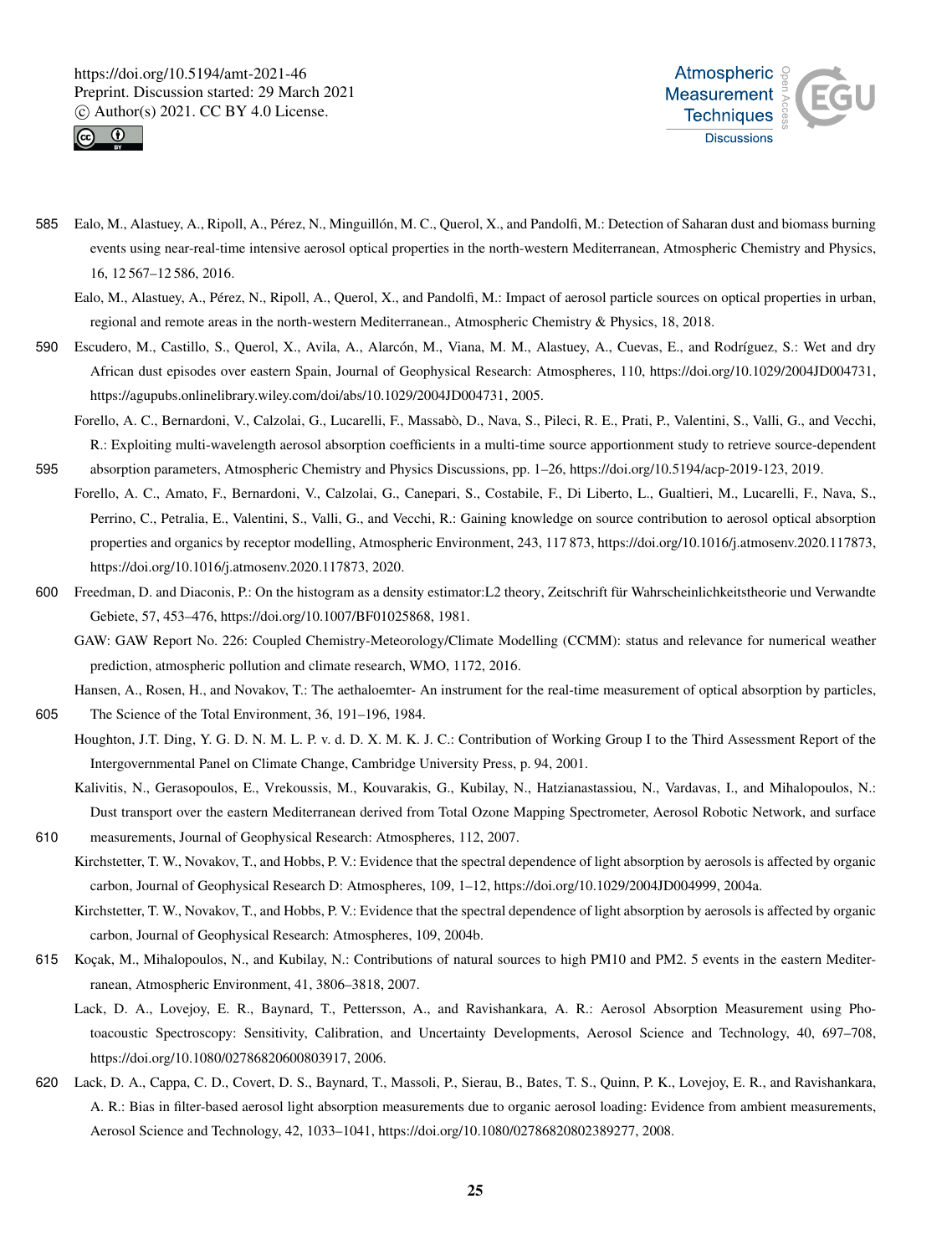



- Lack, D. A., Moosmüller, H., McMeeking, G. R., Chakrabarty, R. K., and Baumgardner, D.: Characterizing elemental, equivalent black, and refractory black carbon aerosol particles: A review of techniques, their limitations and uncertainties, Analytical and Bioanalytical 625 Chemistry, 406, 99–122, https://doi.org/10.1007/s00216-013-7402-3, 2014.
	- Laing, J. R., Jaffe, D. A., and Sedlacek, A. J.: Comparison of filter-based absorption measurements of biomass burning aerosol and background aerosol at the mt. Bachelor observatory, Aerosol and Air Quality Research, 20, 663–678, https://doi.org/10.4209/aaqr.2019.06.0298, 2020.
- Laskin, A., Laskin, J., and Nizkorodov, S. A.: Chemistry of Atmospheric Brown Carbon, Chemical Reviews, 115, 4335–4382, 630 https://doi.org/10.1021/cr5006167, 2015.
	- Lee, J. and Moosmüller, H.: Measurement of light absorbing aerosols with folded-jamin photothermal interferometry, Sensors (Switzerland), 20, 1–13, https://doi.org/10.3390/s20092615, 2020.

Lin, C. I., Baker, M., and Charlson, R. J.: Absorption Coefficient of Atmospheric Aerosol: a Method for Measurement., 1973.

Linke, C., Ibrahim, I., Schleicher, N., Hitzenberger, R., Andreae, M. O., Leisner, T., and Schnaiter, M.: A novel single-cavity three-

- 635 wavelength photoacoustic spectrometer for atmospheric aerosol research, Atmospheric Measurement Techniques, 9, 5331–5346, https://doi.org/10.5194/amt-9-5331-2016, 2016.
	- Liousse, C., Cachier, H., and Jennings, S. G.: Optical and thermal measurements of black carbon aerosol content in different environments: Variation of the specific attenuation cross-section, sigma  $(\sigma)$ , Atmospheric Environment Part A, General Topics, 27, 1203–1211, https://doi.org/10.1016/0960-1686(93)90246-U, 1993.
- 640 Liu, S., Aiken, A. C., Gorkowski, K., Dubey, M. K., Cappa, C. D., Williams, L. R., Herndon, S. C., Massoli, P., Fortner, E. C., Chhabra, P. S., Brooks, W. A., Onasch, T. B., Jayne, J. T., Worsnop, D. R., China, S., Sharma, N., Mazzoleni, C., Xu, L., Ng, N. L., Liu, D., Allan, J. D., Lee, J. D., Fleming, Z. L., Mohr, C., Zotter, P., Szidat, S., and Prévôt, A. S.: Enhanced light absorption by mixed source black and brown carbon particles in UK winter, Nature Communications, 6, https://doi.org/10.1038/ncomms9435, 2015.
- Lyamani, H., Olmo, F., Alcántara, A., and Alados-Arboledas, L.: Atmospheric aerosols during the 2003 heat wave in southeastern Spain II: 645 Microphysical columnar properties and radiative forcing, Atmospheric Environment, 40, 6465–6476, 2006.
- Massabò, D., Bernardoni, V., Bove, M. C., Brunengo, A., Cuccia, E., Piazzalunga, A., Prati, P., Valli, G., and Vecchi, R.: A multiwavelength optical set-up for the characterization of carbonaceous particulate matter, Journal of Aerosol Science, 60, 34–46, https://doi.org/10.1016/j.jaerosci.2013.02.006, 2013.
- Mengis, N. and Matthews, H. D.: Non-CO2 forcing changes will likely decrease the remaining carbon budget for 1.5 °C, npj Climate and 650 Atmospheric Science, 3, 1–7, https://doi.org/10.1038/s41612-020-0123-3, http://dx.doi.org/10.1038/s41612-020-0123-3, 2020.
	- Mona, L., Amodeo, A., Pandolfi, M., and Pappalardo, G.: Saharan dust intrusions in the Mediterranean area: Three years of Raman lidar measurements, Journal of Geophysical Research: Atmospheres, 111, 2006.
		- Moosmüller, H., Chakrabarty, R. K., and Arnott, W. P.: Aerosol light absorption and its measurement: A review, Journal of Quantitative Spectroscopy and Radiative Transfer, 110, 844–878, https://doi.org/10.1016/j.jqsrt.2009.02.035, 2009.
- 655 Müller, T.: Development of correction factors for Aethalometers AE31 and AE33, ACTRIS-2 WP3 Workshop, Athens, 10-12 November 2015, 2015.
	- Müller, T., Henzing, J., Leeuw, G. d., Wiedensohler, A., Alastuey, A., Angelov, H., Bizjak, M., Collaud Coen, M., Engström, J., Gruening, C., et al.: Characterization and intercomparison of aerosol absorption photometers: result of two intercomparison workshops, 2011a.
- Müller, T., Laborde, M., Kassell, G., and Wiedensohler, A.: Design and performance of a three-wavelength LED-based total scatter and 660 backscatter integrating nephelometer, Atmospheric Measurement Techniques, 4, 1291–1303, 2011b.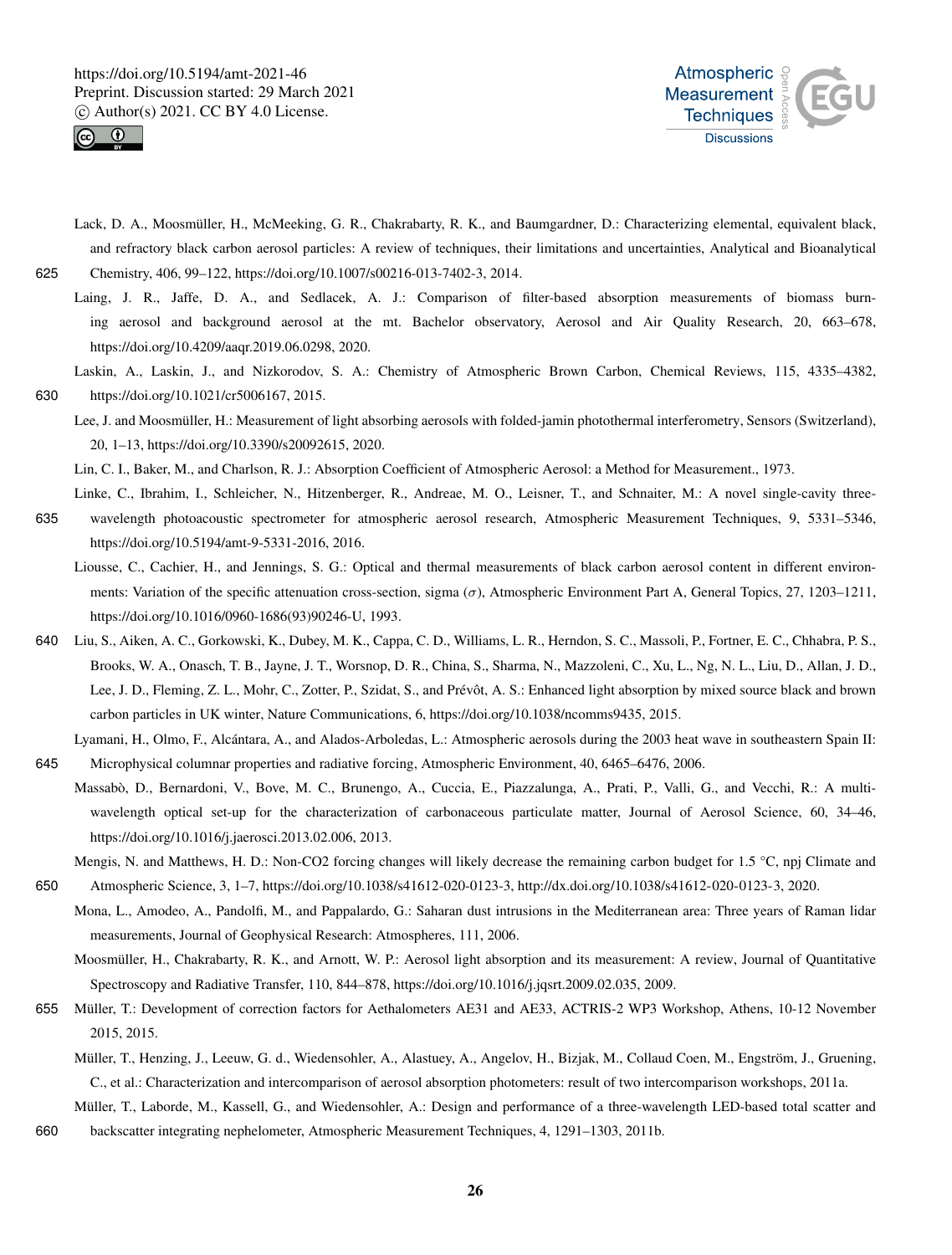



- Myhre, G., Shindell, D., Breéon, F.-M., Collins, W., Fuglestvedt, J., Huang, J., Koch, D., Lamarque, J.-F., Lee, D., Mendoza, B., Nakajima, T., Robock, A., Stephens, G., Takemura, T., and Zhang, H.: Anthropogenic and Natural Radiative Forcing, book section 8, p. 659–740, Cambridge University Press, Cambridge, United Kingdom and New York, NY, USA, https://doi.org/10.1017/CBO9781107415324.018, www.climatechange2013.org, 2013.
- 665 Ogren, J. A., Wendell, J., Andrews, E., and Sheridan, P. J.: Continuous light absorption photometer for long-Term studies, Atmospheric Measurement Techniques, 10, 4805–4818, https://doi.org/10.5194/amt-10-4805-2017, 2017.
	- Onasch, T. B., Massoli, P., Kebabian, P. L., Hills, F. B., Bacon, F. W., and Freedman, A.: Single scattering albedo monitor for airborne particulates, Aerosol Science and Technology, 49, 267–279, https://doi.org/10.1080/02786826.2015.1022248, 2015.
- Pandolfi, M., Cusack, M., Alastuey, A., and Querol, X.: Variability of aerosol optical properties in the Western Mediterranean Basin, Atmo-670 spheric Chemistry and Physics, 11, 8189–8203, 2011.
	- Pandolfi, M., Querol, X., Alastuey, A., Jimenez, J., Jorba, O., Day, D., Ortega, A., Cubison, M., Comerón, A., Sicard, M., et al.: Effects of sources and meteorology on particulate matter in the Western Mediterranean Basin: An overview of the DAURE campaign, Journal of Geophysical Research: Atmospheres, 119, 4978–5010, 2014a.
- Pandolfi, M., Ripoll, A., Querol, X., and Alastuey, A.: Climatology of aerosol optical properties and black carbon mass absorption cross 675 section at a remote high-altitude site in the western Mediterranean Basin, Atmospheric Chemistry and Physics, 14, 6443–6460, 2014b.
- Pandolfi, M., Tobias, A., Alastuey, A., Sunyer, J., Schwartz, J., Lorente, J., Pey, J., and Querol, X.: Effect of atmospheric mixing layer depth variations on urban air quality and daily mortality during Saharan dust outbreaks, Science of the Total Environment, 494, 283–289, 2014c.
- Pandolfi, M., Alastuey, A., Pérez, N., Reche, C., Castro, I., Shatalov, V., and Querol, X.: Trends analysis of PM source contributions and chemical tracers in NE Spain during 2004–2014: a multi-exponential approach, Atmospheric Chemistry and Physics, 16, 11 787–11 805, 680 2016.
- Pandolfi, M., Alados-Arboledas, L., Alastuey, A., Andrade, M., Angelov, C., Artiñano, B., Backman, J., Baltensperger, U., Bonasoni, P., Bukowiecki, N., Collaud Coen, M., Conil, S., Coz, E., Crenn, V., Dudoitis, V., Ealo, M., Eleftheriadis, K., Favez, O., Fetfatzis, P., Fiebig, M., Flentje, H., Ginot, P., Gysel, M., Henzing, B., Hoffer, A., Holubova Smejkalova, A., Kalapov, I., Kalivitis, N., Kouvarakis, G., Kristensson, A., Kulmala, M., Lihavainen, H., Lunder, C., Luoma, K., Lyamani, H., Marinoni, A., Mihalopoulos, N., Moerman, M., Nicolas, J.,
- 685 O'Dowd, C., Petäjä, T., Petit, J.-E., Pichon, J. M., Prokopciuk, N., Putaud, J.-P., Rodríguez, S., Sciare, J., Sellegri, K., Swietlicki, E., Titos, G., Tuch, T., Tunved, P., Ulevicius, V., Vaishya, A., Viana, M., Virkkula, A., Vratolis, S., Weingartner, E., Wiedensohler, A., and Laj, P.: A European aerosol phenomenology – 6: scattering properties of atmospheric aerosol particles from 28 ACTRIS sites, Atmospheric Chemistry and Physics, 18, 7877–7911, https://doi.org/10.5194/acp-18-7877-2018, https://www.atmos-chem-phys.net/18/7877/2018/, 2018.
- Park, S. S., Hansen, A. D., and Cho, S. Y.: Measurement of real time black carbon for investigating spot loading effects of Aethalometer 690 data, Atmospheric Environment, 44, 1449–1455, https://doi.org/10.1016/j.atmosenv.2010.01.025, http://dx.doi.org/10.1016/j.atmosenv. 2010.01.025, 2010.
	- Pérez, N., Pey, J., Castillo, S., Viana, M., Alastuey, A., and Querol, X.: Interpretation of the variability of levels of regional background aerosols in the Western Mediterranean, Science of the total environment, 407, 527–540, 2008.

Petzold, A. and Schönlinner, M.: Multi-angle absorption photometry—a new method for the measurement of aerosol light absorption and

- 695 atmospheric black carbon, Journal of Aerosol Science, 35, 421–441, 2004.
	- Petzold, A., Schloesser, H., Sheridan, P. J., Arnott, W. P., Ogren, J. A., and Virkkula, A.: Evaluation of multiangle absorption photometry for measuring aerosol light absorption, Aerosol Science and Technology, 39, 40–51, https://doi.org/10.1080/027868290901945, 2005.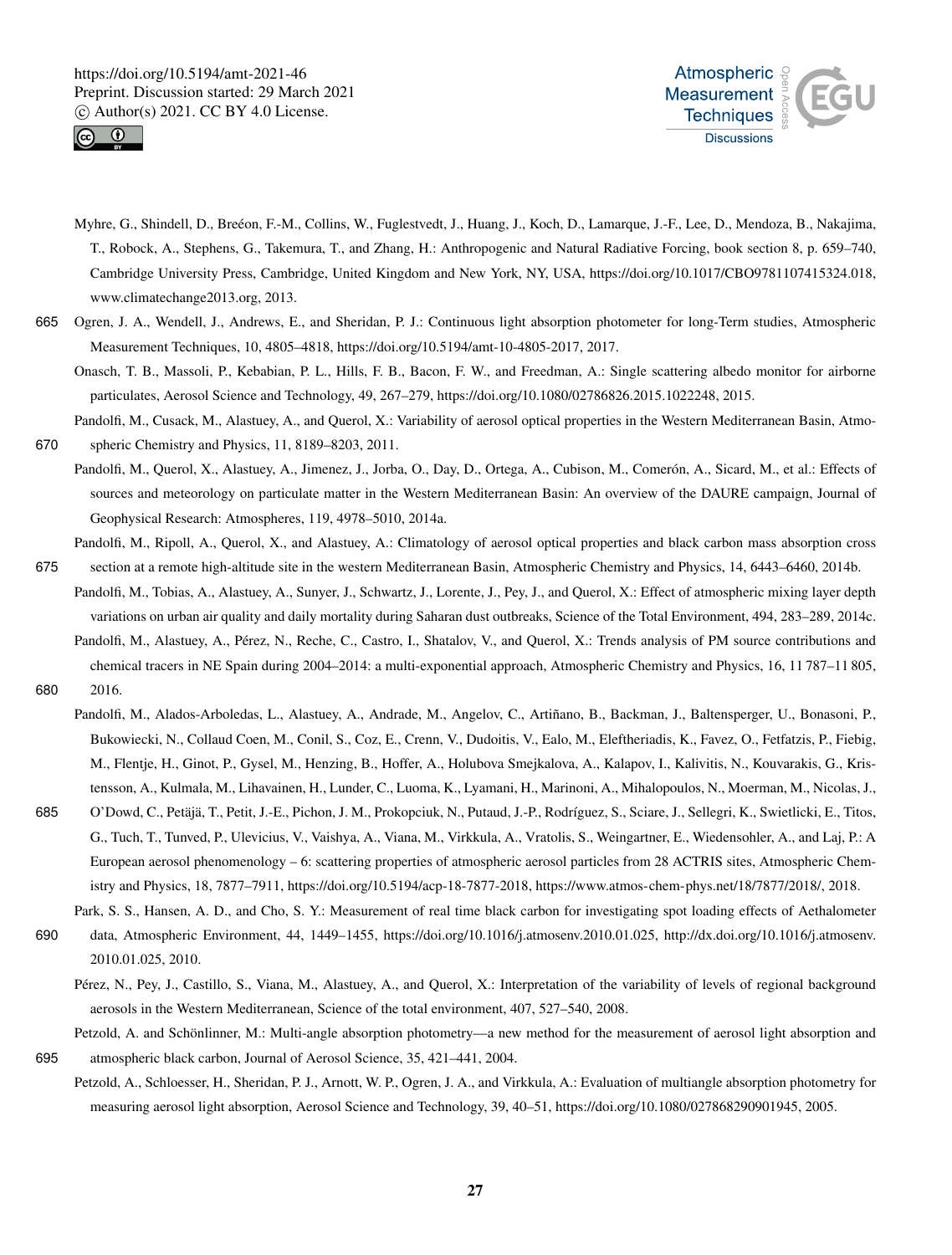



Petzold, A., Ogren, J. A., Fiebig, M., Laj, P., Li, S. M., Baltensperger, U., Holzer-Popp, T., Kinne, S., Pappalardo, G., Sugimoto, N., Wehrli, C., Wiedensohler, A., and Zhang, X. Y.: Recommendations for reporting black carbon measurements, Atmospheric Chemistry and Physics,

700 13, 8365–8379, https://doi.org/10.5194/acp-13-8365-2013, 2013.

- Pey, J., Pérez, N., Castillo, S., Viana, M., Moreno, T., Pandolfi, M., López-Sebastián, J., Alastuey, A., and Querol, X.: Geochemistry of regional background aerosols in the Western Mediterranean, Atmospheric Research, 94, 422–435, 2009.
- Pey, J., Querol, X., Alastuey, A., Forastiere, F., and Stafoggia, M.: African dust outbreaks over the Mediterranean Basin during 2001–2011: PM 10 concentrations, phenomenology and trends, and its relation with synoptic and mesoscale meteorology, Atmospheric Chemistry and 705 Physics, 13, 1395–1410, 2013.

- Querol, X., Alastuey, A., Puicercus, J. A., Mantilla, E., Miro, J. V., Lopez-Soler, A., Plana, F., and Artiñano, B.: Seasonal evolution of suspended particles around a large coal-fired power station: particulate levels and sources, Atmospheric Environment, 32, 1963–1978, 1998.
- Querol, X., Alastuey, A., Rodriguez, S., Plana, F., Ruiz, C. R., Cots, N., Massagué, G., and Puig, O.: PM10 and PM2. 5 source apportionment 710 in the Barcelona Metropolitan area, Catalonia, Spain, Atmospheric Environment, 35, 6407–6419, 2001.
- Querol, X., Alastuey, A., Viana, M. M., Rodriguez, S., Artíñano, B., Salvador, P., Do Santos, S. G., Fernandez Patier, R., Ruiz, C., De la Rosa, J., Sanchez de la Campa, A., Menendez, M., and Gil, J.: Speciation and origin of PM10 and PM2. 5 in Spain, Journal of Aerosol Science, 35, 1151–1172, 2004.

Querol, X., Alastuey, A., Pey, J., Cusack, M., Pérez, N., Mihalopoulos, N., Theodosi, C., Gerasopoulos, E., Kubilay, N., and Koçak, M.:

- 715 Variability in regional background aerosols within the Mediterranean., Atmospheric Chemistry & Physics Discussions, 9, 2009a. Querol, X., Pey, J., Pandolfi, M., Alastuey, A., Cusack, M., Pérez, N., Moreno, T., Viana, M., Mihalopoulos, N., Kallos, G., et al.: African dust contributions to mean ambient PM10 mass-levels across the Mediterranean Basin, Atmospheric Environment, 43, 4266–4277, 2009b. Querol, X., Perez, N., Reche, C., Ealo, M., Ripoll, A., Tur, J., Pandolfi, M., Pey, J., Salvador, P., Moreno, T., et al.: African dust and air quality over Spain: Is it only dust that matters?, Science of the total environment, 686, 737–752, 2019.
- 720 Ramanathan, V. and Carmichael, G.: Global and regional climate changes due to black carbon, Nature Geoscience, 1, 221–227, https://doi.org/10.1038/ngeo156, 2008.
	- Ramanathan, V., Crutzen, P. J., Kiehl, J. T., and Rosenfeld, D.: Aerosols , Climate , and the Hydrological Cycle, 294, 2119–2124, 2020.

Reche, C., Querol, X., Alastuey, A., Viana, M., Pey, J., Moreno, T., Rodríguez, S., González, Y., Fernández-Camacho, R., Rosa, J., et al.: New considerations for PM, Black Carbon and particle number concentration for air quality monitoring across different European cities, 725 Atmospheric Chemistry and Physics, 11, 6207–6227, 2011.

- Rigler, M., Drinovec, L., Lavri, G., Vlachou, A., Prevot, A. S., Luc Jaffrezo, J., Stavroulas, I., Sciare, J., Burger, J., Kranjc, I., Turšič, J., D. A. Hansen, A., and Mocnik, G.: The new instrument using a TC-BC (total carbon-black carbon) method for the online measurement of carbonaceous aerosols, Atmospheric Measurement Techniques, 13, 4333–4351, https://doi.org/10.5194/amt-13-4333-2020, 2020.
- Ripoll, A., Pey, J., Minguillón, M. C., Pérez, N., Pandolfi, M., Querol, X., and Alastuey, A.: Three years of aerosol mass, black carbon and 730 particle number concentrations at Montsec (southern Pyrenees, 1570 m asl), Atmospheric Chemistry and Physics, 14, 4279–4295, 2014.
- Ripoll, A., Minguillón, M. C., Pey, J., Jimenez, J. L., Day, D. A., Sosedova, Y., Canonaco, F., Prévôt, A. S., Querol, X., and Alastuey, A.: Long-term real-time chemical characterization of submicron aerosols at Montsec (southern Pyrenees, 1570 m a.s.l.), Atmospheric Chemistry and Physics, 15, 2935–2951, https://doi.org/10.5194/acp-15-2935-2015, 2015.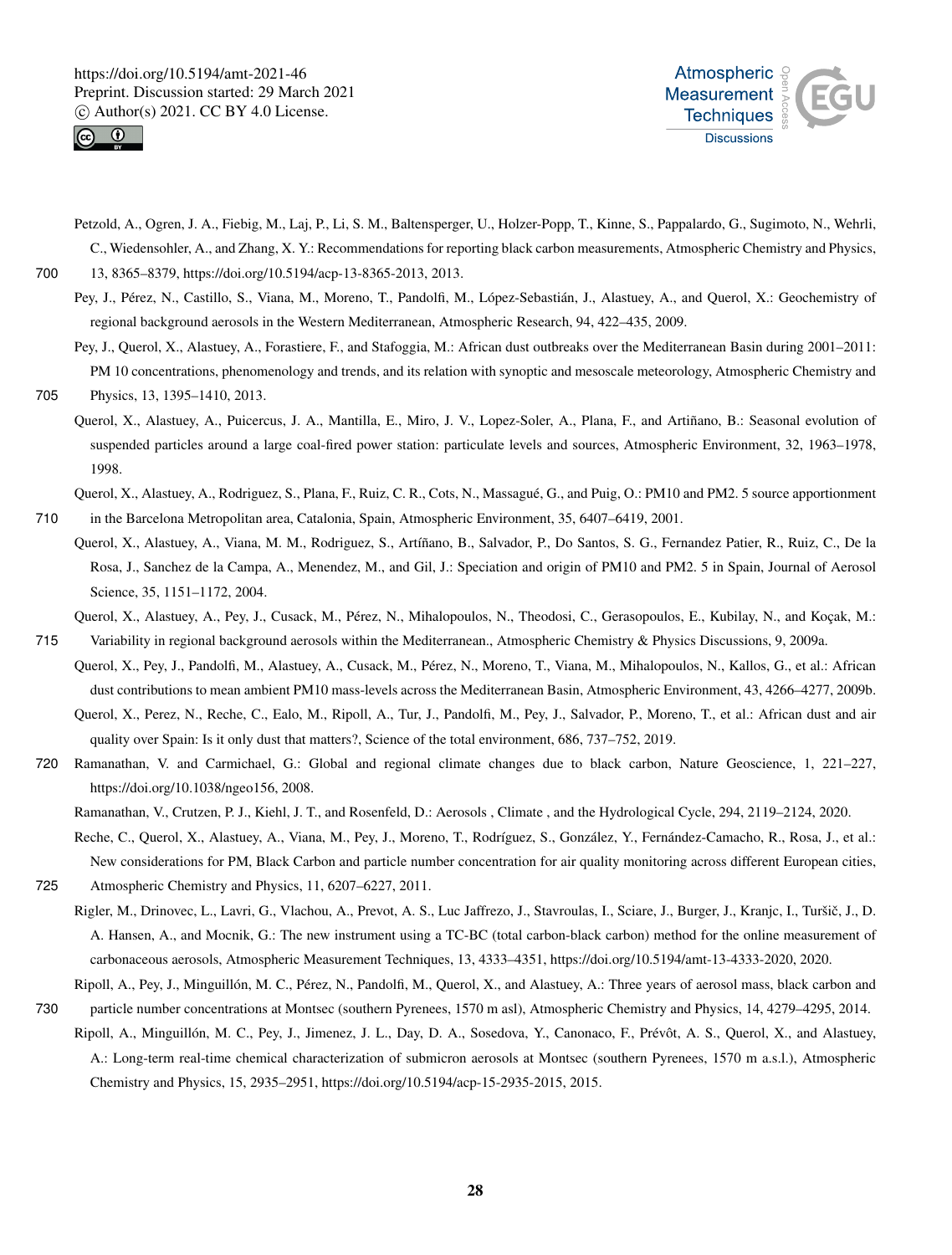



- Rivas, I., Beddows, D. C., Amato, F., Green, D. C., Järvi, L., Hueglin, C., Reche, C., Timonen, H., Fuller, G. W., Niemi, J. V., et al.: 735 Source apportionment of particle number size distribution in urban background and traffic stations in four European cities, Environment International, 135, 105 345, 2020.
	- Rodrıguez, S., Querol, X., Alastuey, A., Kallos, G., and Kakaliagou, O.: Saharan dust contributions to PM10 and TSP levels in Southern and Eastern Spain, Atmospheric Environment, 35, 2433–2447, 2001.
- Rodríguez, S., Querol, X., Alastuey, A., and Plana, F.: Sources and processes affecting levels and composition of atmospheric aerosol in the 740 western Mediterranean, Journal of Geophysical Research: Atmospheres, 107, AAC–12, 2002.
- Samset, B. H., Sand, M., Smith, C. J., Bauer, S. E., Forster, P. M., Fuglestvedt, J. S., Osprey, S., and Schleussner, C. F.: Climate Impacts From a Removal of Anthropogenic Aerosol Emissions, Geophysical Research Letters, 45, 1020–1029, https://doi.org/10.1002/2017GL076079, 2018.
- Sandradewi, J., Prévôt, A. S., Szidat, S., Perron, N., Alfarra, M. R., Lanz, V. A., Weingartner, E., and Baltensperger, U. R.: Using aerosol 745 light absorption measurements for the quantitative determination of wood burning and traffic emission contribution to particulate matter, Environmental Science and Technology, 42, 3316–3323, https://doi.org/10.1021/es702253m, 2008.
	- Schauer, G., Kasper-Giebl, A., and Močnik, G.: Increased PM concentrations during a combined wildfire and saharan dust event observed at high-altitude Sonnblick observatory, Austria, Aerosol and Air Quality Research, 16, 542–554, https://doi.org/10.4209/aaqr.2015.05.0337, 2016.
- 750 Schmid, O., Artaxo, P., Arnott, W. P., Chand, D., Gatti, L. V., Frank, G. P., Hoffer, A., Schnaiter, M., and Andreae, M. O.: Spectral light absorption by ambient aerosols influenced by biomass burning in the Amazon Basin. I: Comparison and field calibration of absorption measurement techniques, Atmospheric Chemistry and Physics, 6, 3443–3462, https://doi.org/10.5194/acp-6-3443-2006, 2006.
- Segura, S., Estellés, V., Titos, G., Lyamani, H., Utrillas, M. P., Zotter, P., Prévôt, A. S., Močnik, G., Alados-Arboledas, L., and Martínez-Lozano, J. A.: Determination and analysis of in situ spectral aerosol optical properties by a multi-instrumental approach, Atmospheric 755 Measurement Techniques, 7, 2373–2387, https://doi.org/10.5194/amt-7-2373-2014, 2014.
- Sheridan, P. J., Patrick Arnott, W., Ogren, J. A., Andrews, E., Atkinson, D. B., Covert, D. S., Moosmüller, H., Petzold, A., Schmid, B., Strawa, A. W., Varma, R., and Virkkula, A.: The reno aerosol optics study: An evaluation of aerosol absorption measurement methods, Aerosol Science and Technology, 39, 1–16, https://doi.org/10.1080/027868290901891, 2005.
- Singh, S., Fiddler, M. N., Smith, D., and Bililign, S.: Error analysis and uncertainty in the determination of aerosol optical properties using 760 cavity ring-down spectroscopy, integrating nephelometry, and the extinction-minus-scattering method, Aerosol Science and Technology, 48, 1345–1359, https://doi.org/10.1080/02786826.2014.984062, 2014.
	- Springston, S. R. and Sedlacek, A. J.: Noise characteristics of an instrumental particle absorbance technique, Aerosol Science and Technology, 41, 1110–1116, https://doi.org/10.1080/02786820701777457, 2007.
- Stephens, M., Turner, N., and Sandberg, J.: Particle identification by laser-induced incandescence in a solid-state laser cavity, Applied Optics, 765 42, 3726, https://doi.org/10.1364/ao.42.003726, 2003.
	- Terhune, R. W. and Anderson, J. E.: Spectrophone measurements of the absorption of visible light by aerosols in the atmosphere, Optics Letters, 1, 70, https://doi.org/10.1364/ol.1.000070, 1977.
		- Valentini, S., Barnaba, F., Bernardoni, V., Calzolai, G., Costabile, F., Di Liberto, L., Forello, A. C., Gobbi, G. P., Gualtieri, M., Lucarelli, F., Nava, S., Petralia, E., Valli, G., Wiedensohler, A., and Vecchi, R.: Classifying aerosol particles through the combination of
- 770 optical and physical-chemical properties: Results from a wintertime campaign in Rome (Italy), Atmospheric Research, 235, 104 799, https://doi.org/10.1016/j.atmosres.2019.104799, https://doi.org/10.1016/j.atmosres.2019.104799, 2020a.